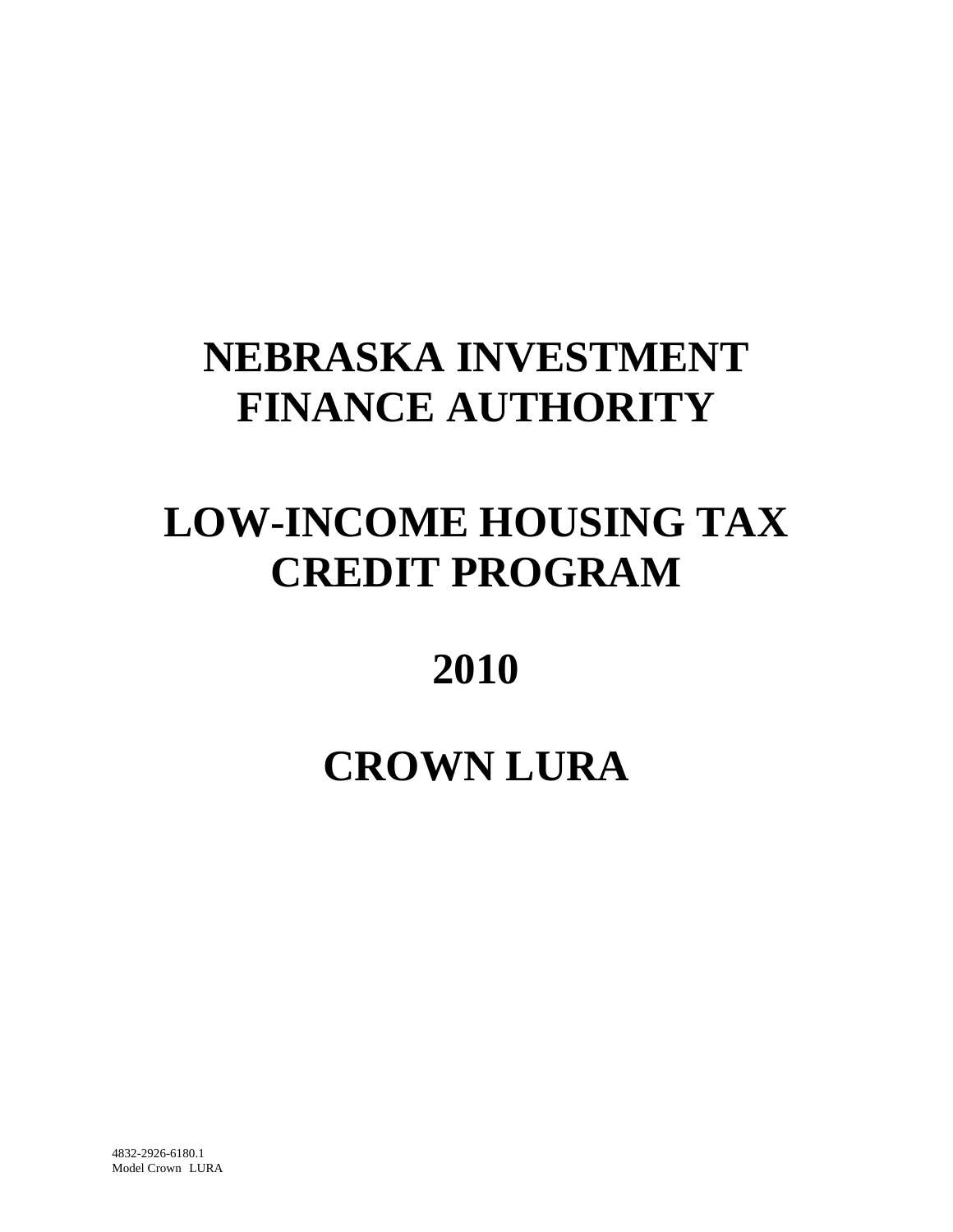## **LAND USE RESTRICTION AGREEMENT FOR LOW INCOME HOUSING TAX CREDITS**

Between

## **NEBRASKA INVESTMENT FINANCE AUTHORITY**

as Authority,

and

## **[NAME]**

as Owner

## WHEN RECORDED RETURN TO:

Nebraska Investment Finance Authority Suite 200 1230 O Street Lincoln, NE 68508-1402 Attention: Executive Director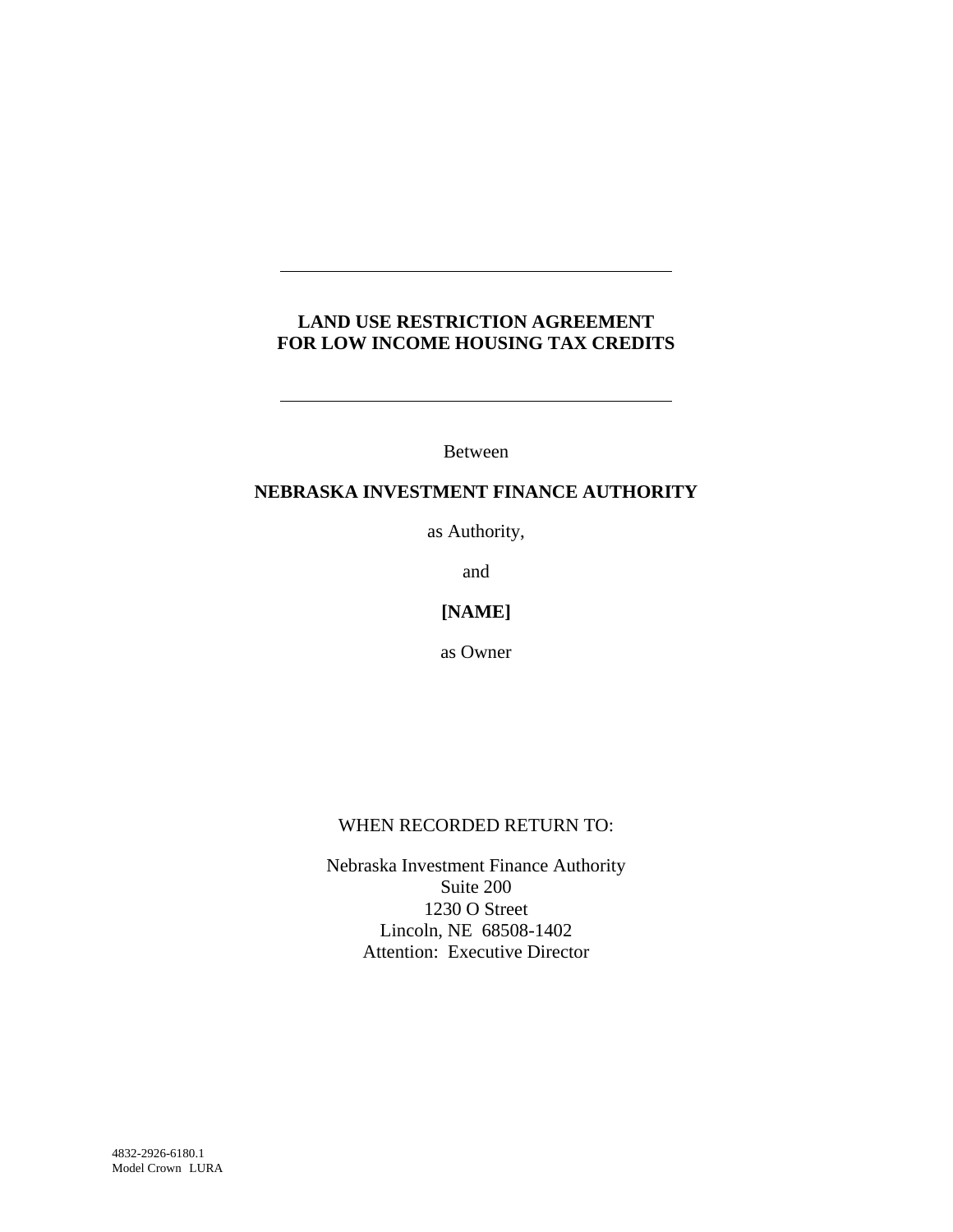#### **SUMMARY PAGE**

#### **THE OWNER –**

Legal Name of Owner:

Type of Legal Organization:

State of Organization:

Business Address of Owner:

Contact Person: Phone Number:

Fax Number:

E-mail address:

#### **THE PROJECT -**

Name of Project:

Project Address and Legal Description: (See Attached Exhibit A)

Total Number of Buildings:

| <b>BIN</b> | Appli-<br>cation |
|------------|------------------|
|            |                  |
|            |                  |

Building Identification Number(s):

Total Number of Dwelling Units:

Total Number of Qualified Units:

One unit is occupied by a resident manager: Yes/No

Cost of acquisition, construction and rehabilitation: \$

Qualified Basis: \$

#### **TAX CREDIT INFORMATION -**

Allocation of Low Income Housing Tax Credit Dollars: \$

Occupancy Date:

Nonprofit Set-Aside: Yes/No

Project Subject to a Right of First Refusal: Yes/No

Income Election Set-aside for IRS purposes

| Applicable Set-Aside Percentage(s): | $\%$ |
|-------------------------------------|------|
| Applicable Income Percentage(s):    | $\%$ |

Targeted Rent Levels

% of the Qualified Units ( units) will have overall rents affordable at or below \_\_\_ % of the applicable area median income.

Required Number of Years From Occupancy Date: \_\_\_\_ years. Extended Period \_\_\_\_ years. Compliance Period: \_\_\_ years.

For Qualified Contract: Required Number of Compliance Years from Occupancy Date: \_\_\_\_\_\_years

Other conditions of targeting:

Lenders:

Date: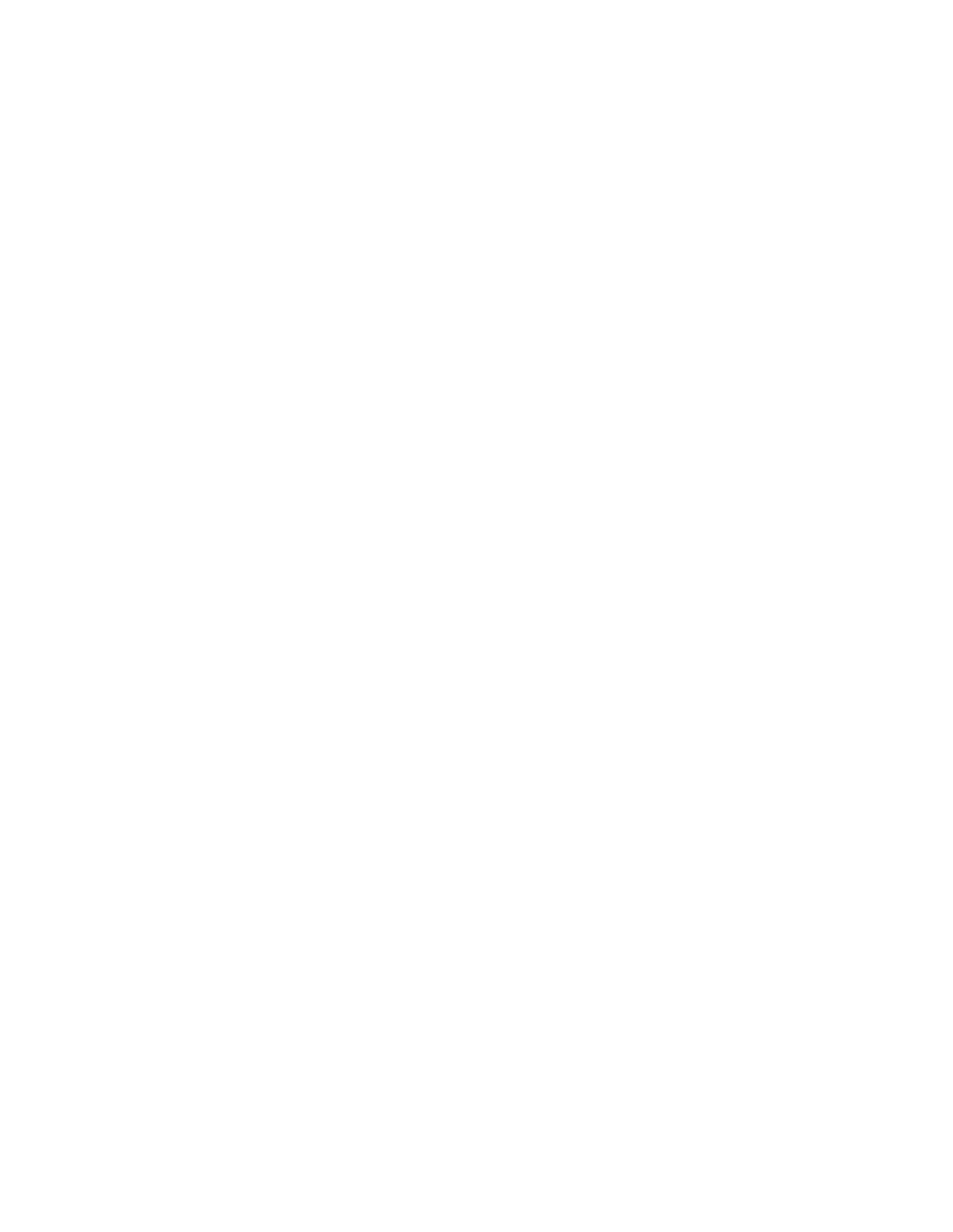### **LAND USE RESTRICTION AGREEMENT FOR LOW INCOME HOUSING TAX CREDITS**

**THIS LAND USE RESTRICTION AGREEMENT** (this "Agreement") is entered into as of the date set forth on the Summary Page hereof among the **NEBRASKA INVESTMENT FINANCE AUTHORITY** (the "Authority"), a body politic and corporate, not a state agency, but an independent instrumentality exercising essential public functions under the constitution and laws of the State of Nebraska, the **OWNER IDENTIFIED ON THE SUMMARY PAGE** hereof (the "Owner") and the Lender or Lenders identified on the Summary Page hereof (the "Lender").

## WITNESSETH:

WHEREAS, the Authority has been designated by the Governor of the State of Nebraska as the housing tax credit entity for the State of Nebraska for the allocation of low income housing tax credit dollars; and

WHEREAS, the Owner is or shall be the owner of the rental housing development located and as described on the Summary Page hereof and in Exhibit A hereto (the "Project"); and

WHEREAS, the Owner has applied to the Authority for an allocation of low income housing tax credit dollars to the Project in an amount not to exceed the amount set forth on the Summary Page hereof; and

WHEREAS, the Owner and the Project must continuously comply with Section 42 and other applicable sections of the Internal Revenue Code of 1986, as amended (the "Code"), and the Treasury Regulations promulgated thereunder (the "Regulations"); and

WHEREAS, compliance by the Owner and the Project with Section 42 of the Code is in large part within the control of the Owner; and

WHEREAS, the Owner has agreed to provide or cause to be provided certain supplementary supportive services to Qualified Tenants as described herein (the "Supportive Services"); and

WHEREAS, the Authority is unwilling to allocate low income housing tax credit dollars to the Project unless the Owner shall, by entering into this Agreement, consent to be regulated by the Authority in order that the Authority may enforce the occupancy restrictions and other covenants, terms and conditions of this Agreement in accordance with the Code and the Regulations; and

WHEREAS, the Owner has represented to the Authority in the Owner's Low Income Housing Tax Credit Application (the "Application") that the Owner shall lease at least the Applicable Set-Aside Percentage of the Dwelling Units in the Project to individuals or families whose income is the Applicable Income Percentage or less of area median gross income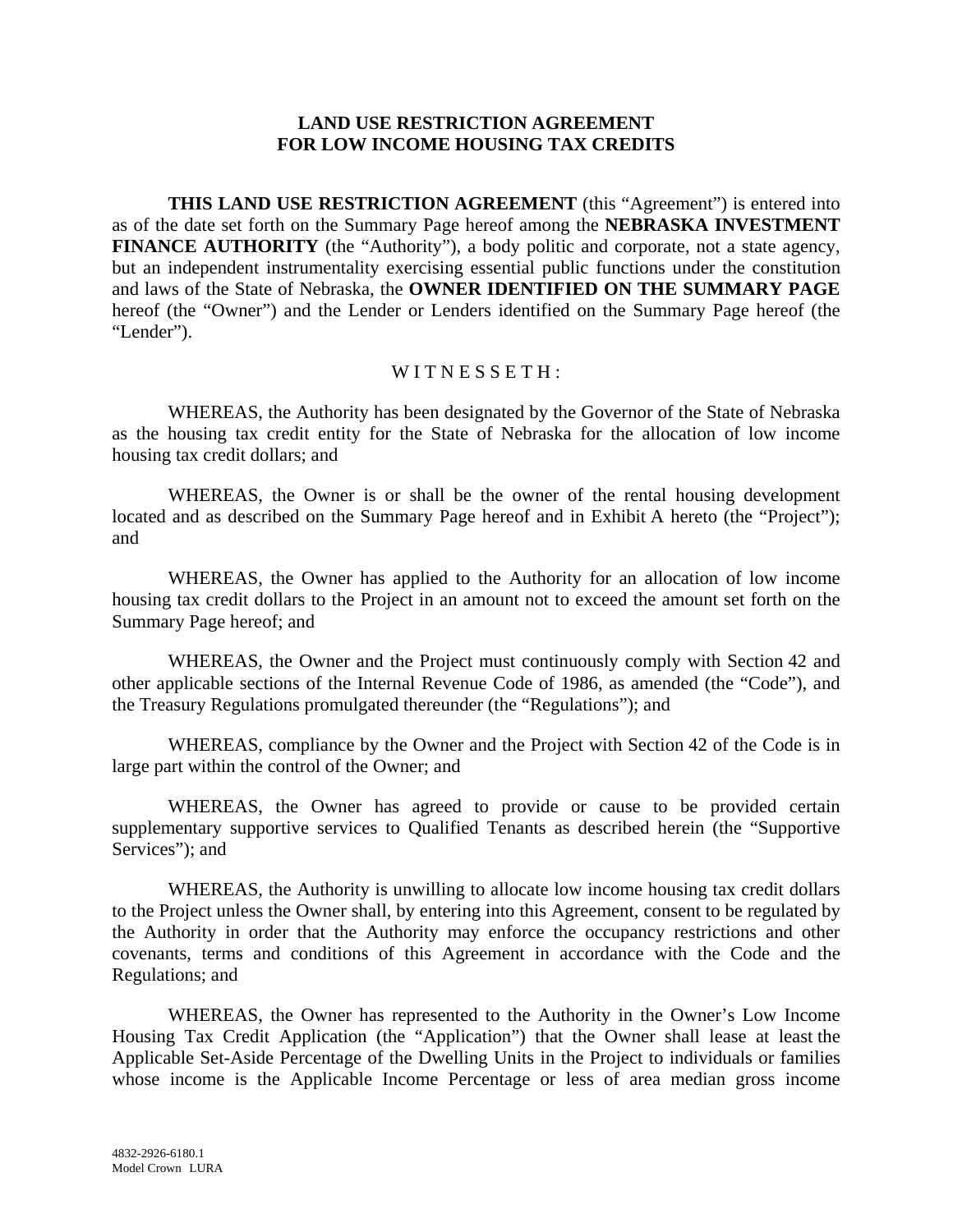(including adjustments for family size) as determined in accordance with the Code ("Qualified Tenants"); and

WHEREAS, the Owner intends, declares and covenants that the regulatory and restrictive covenants set forth herein governing the use, occupancy and transfer of the Project shall be and are covenants running with the land for the term stated herein and binding upon all subsequent owners of the Project for such term and are not merely personal covenants of the Owner.

NOW, THEREFORE, in consideration of the mutual promises and covenants hereinafter set forth, and of other valuable consideration, the Owner and the Authority agree as follows:

**Section 1. Definitions.** Unless otherwise expressly provided herein or unless the context clearly requires otherwise, the terms defined above shall have the meanings set forth above and the following terms shall have the respective meanings set forth below for the purposes hereof, and all words and phrases defined in Section 42 of the Code shall have the same meanings in this Agreement:

"*Applicable Income Percentage*" means the percentage stated in the Summary Page hereof as the percentage of area median gross income, which may not be exceeded by individuals or families qualifying as Qualified Tenants.

"*Applicable Set-Aside Percentage*" means the percentage stated in the Summary Page hereof as the percentage of Dwelling Units in the Project to be leased to Qualified Tenants.

"*Dwelling Units*" means the units of multifamily residential rental housing comprising the Project.

"*Functionally Related and Subordinate*" means and includes facilities for use by tenants, for example, laundry facilities, parking areas and recreational facilities, provided that the same are of a character and size commensurate with the character and size of the Project.

"*Manager*" means **[NAME].**

"*Occupancy Date*" means the first day on which the Project is placed in service, as set forth on the Summary Page hereof.

["*Operating Agreement*" means that certain Amended and Restated Operating Agreement of the Owner, dated as of **[DATE]**.]

"*Partnership Agreement*" means that certain Amended and Restated Agreement of Limited Partnership the Owner, dated as of **[DATE].**

"*Project*" means the Project Site and all buildings, structures, fixtures, equipment and other improvements now or hereafter constructed or located upon the Project Site.

"*Project Site*" means the real property described in Exhibit A attached hereto.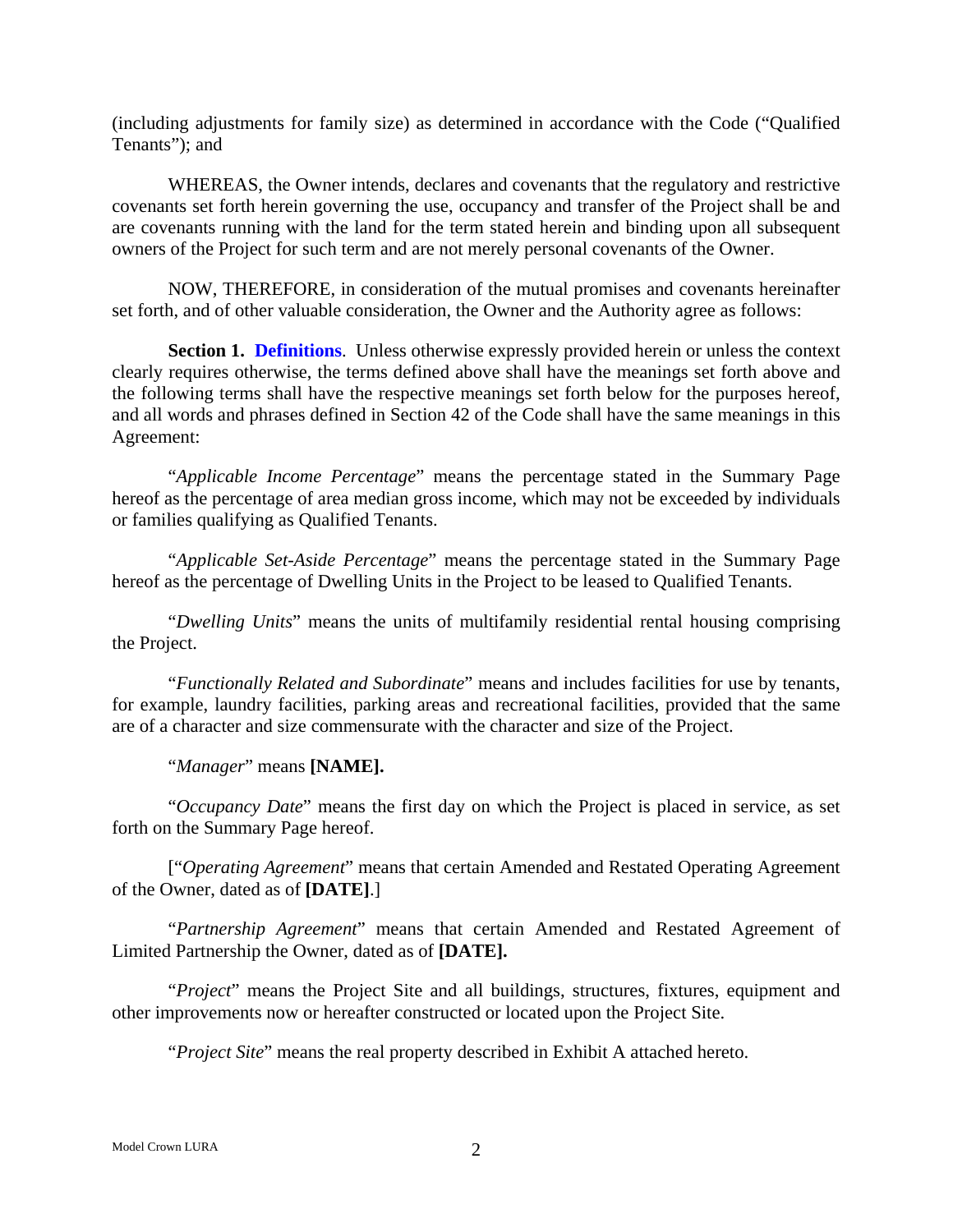"*Property Management Agreement*" means that certain Property Management Agreement, dated as of the date hereof, by and between the Owner and the Manager.

"*Qualified Project Period*" means a period beginning on the Occupancy Date and ending on the date which is the Required Number of Years after the Occupancy Date as set forth on the Summary Page.

"*Qualified Tenants*" means and includes individuals and families (i) whose income is equal or less than the Applicable Income Percentage of area median gross income (including adjustments for family size) as elected and determined in accordance with the Code and Regulations and (ii) who have been properly selected by the Owner or the Manager pursuant to the Leasing Guidelines attached as Exhibit B to the Property Management Agreement. Except as otherwise provided herein, the occupants of a Dwelling Unit shall not be considered to be of low income if any occupant is a student (as defined in Section  $151(c)(4)$  of the Code). Notwithstanding the foregoing, a Dwelling Unit is not disqualified as a Qualified Unit merely because it is occupied (i) by a student receiving AFDC assistance under Title IV of the Social Security Act, (ii) by a student who was previously under the care and placement responsibility of the state agency responsible for administrating a plan under Part B or Part E of Title IV of the Social Security Act, (iii) by a student in a government-supported job training program, (iv) entirely by full-time students who are single parents and their children, provided such occupants are not dependents of another person or (v) by full-time students who are married and file a joint return. The determination of whether an individual or family is a Qualified Tenant shall be made at least annually on the basis of the current income of such occupants. Any Dwelling Unit occupied by an individual or family who is a Qualified Tenant at the commencement of occupancy shall continue to be treated as if occupied by a Qualified Tenant, provided that, should such Qualified Tenant's income subsequently exceed 140% of the applicable income limit, such tenant shall no longer be a Qualified Tenant if, after such determination of income, but prior to the next determination, any residential unit of comparable or smaller size is rented to a tenant who is not a Qualified Tenant.

"*Qualified Unit*" means a residential unit in the Project designated for occupancy by Qualified Tenants.

"*Related Persons*" means two or more persons related within the meaning of Section 147(a)(2) of the Code, including, but not limited to, familial and trust relationships, actual or attributed partnership interests, related corporations and certain corporate shareholders.

"*Rent Restricted Unit*" means a Dwelling Unit if the gross rent with respect to the Dwelling Unit does not exceed 30% of the imputed income limitation applicable to such Dwelling Unit (based on the number of bedrooms therein in accordance with Section 42(g)(2)(C) of the Code).

"*Required Number of Years*" means the number of years after the Occupancy Date on which the Qualified Project Period expires and as set forth on the Summary Page.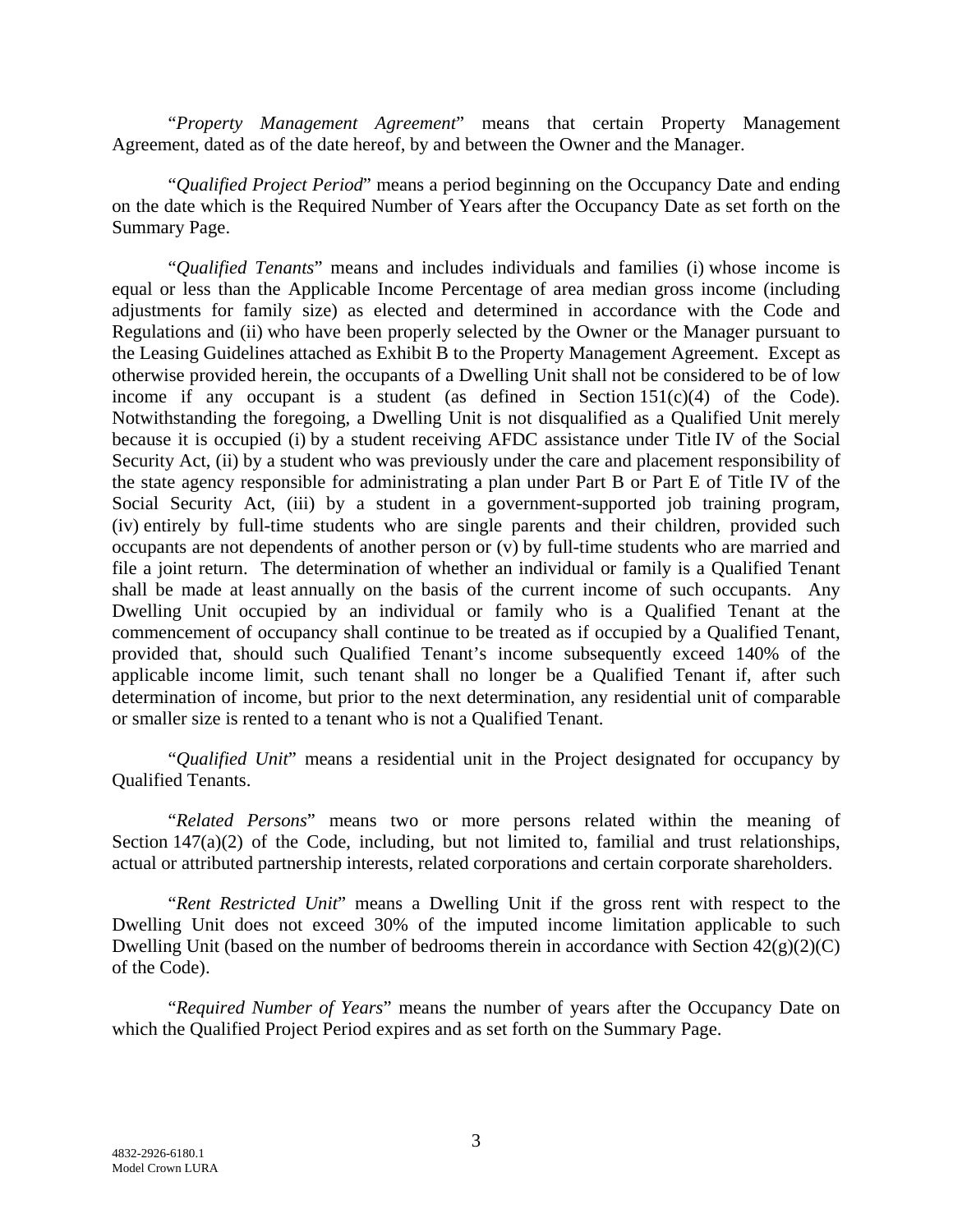["*Required Number of Compliance Years*" means the number of years after the Occupancy Date on which the Qualified Project Period expires as set forth in Section 5(b)(2) hereof.]

**Section 2. Representation, Covenants and Warranties of the Owner**. The Owner makes the following representations and warranties to induce the Authority to enter into this Agreement and further represents, warrants and covenants that:

(a) The Owner (i) is a legal organization as described on the Summary Page hereof organized under the laws of the State identified on the Summary Page thereof, and is qualified to transact business under the laws of the State of Nebraska, (ii) has the power and authority to own its properties and assets and to carry on its business as now being conducted (and as contemplated by this Agreement) and (iii) has the full legal right, power and authority to execute and deliver this Agreement and to perform all the undertakings of the Owner hereunder.

(b) The execution and performance of this Agreement by the Owner (i) will not violate or, as applicable, have not violated any provision of law, rule or regulation, or any order of any court or other agency or governmental body, (ii) will not violate or, as applicable, have not violated any provision of any indenture, agreement, mortgage, mortgage note or other instrument to which the Owner is a party or by which it or its property is bound and (iii) will not result in the creation or imposition of any prohibited lien, charge or encumbrance of any nature.

(c) The Owner will, at the time of execution and delivery of this Agreement, have good and marketable title to the premises constituting the Project free and clear of any prior lien or encumbrance.

(d) There is no action, suit or proceeding at law or in equity or by or before any governmental instrumentality or other agency now pending or, to the knowledge of the Owner, threatened against or affecting it, or any of its properties or rights, which, if adversely determined, would materially impair its right to carry on business substantially as now conducted (and as contemplated by this Agreement) or would materially adversely affect its financial condition.

(e) The Owner will take any lawful action (including the amendment of this Agreement as may be necessary, in the opinion of the Authority) to comply fully with the Code and all applicable rules, rulings, policies, procedures, regulations or other official statements promulgated or proposed by the Department of the Treasury, the IRS, or the United States Department of Housing and Urban Development.

**Section 3. Residential Rental Project**. The Owner hereby agrees that the Project is to be developed, owned, managed and operated for the Qualified Project Period as "residential rental property," as such phrase is used in Section 42(d) of the Code, on a continuous basis during the Qualified Project Period. To that end, the Owner hereby represents, covenants, warrants and agrees as follows: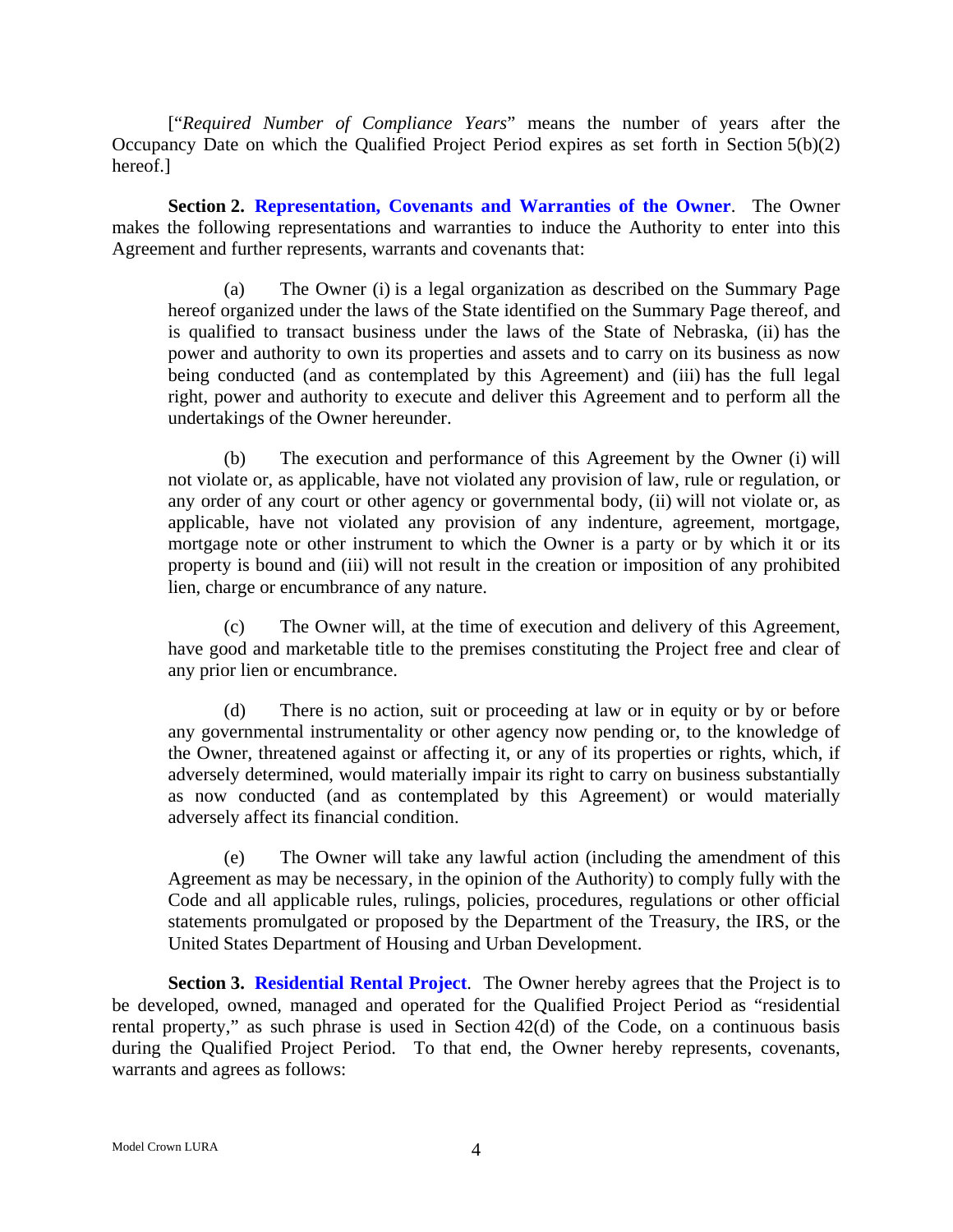(a) the estimated cost (or final cost, if applicable) of the acquisition, construction and rehabilitation of the Project will be equal to or in excess of the amount set forth on the Summary Page;

(b) that the Project constitutes and will constitute "residential rental property," as defined in Section 42 of the Code and the Regulations, the Dwelling Units of which will be rented or available for rental on a continuous basis to members of the general public;

(c) if the Owner becomes aware of any situation, event or condition which would result in noncompliance of a Dwelling Unit, the Project or the Owner with Section 42 of the Code or the Regulations, the Owner shall promptly give written notice thereof to the Authority;

(d) that all of the Dwelling Units will be similarly constructed and that each Dwelling Unit in the Project shall contain separate and complete facilities for living, sleeping, eating, cooking and sanitation for a single person or a family (unless the Project qualifies as a single-room occupancy project or as transitional housing for the homeless pursuant to Section 42(i)(3) of the Code);

(e) that each building in the Project will remain suitable for occupancy taking into account all federal, state and local health, safety, and building codes (or other habitability standards);

(f) that none of the Dwelling Units in the Project shall at any time be utilized on a transient basis (unless the Project qualifies as a single-room occupancy project or transitional housing for the homeless pursuant to Section 42(i)(3) of the Code); that none of the Dwelling Units in the project shall be leased or rented for a period of less than six months (unless the Project qualifies as a single-room occupancy project or transitional housing for the homeless pursuant to Section 42(i)(3) of the Code); and that neither the Project nor any portion thereof shall be used as a hotel, motel, dormitory, fraternity house, sorority house, rooming house, hospital, sanitarium, nursing home, rest home, trailer park, trailer court, mobile home park, or recreational vehicle park or by a cooperative housing corporation (as defined in Section 216(b)(1) of the Code);

(g) that once available for occupancy each Dwelling Unit in the Project must be rented or available for rental on a continuous basis to members of the general public on a non-transient basis (except for transitional housing for the homeless or single-room occupancy units provided under Section  $42(i)(3)(B(iii))$  and (iv) of the Code) for the Qualified Project Period;

(h) that the Dwelling Units in the Project shall be leased and rented to members of the general public in compliance with the Code and this Agreement, except for any units rented under the housing program pursuant to Section 8 of the United States Housing Act of 1937, as amended, which will be leased to eligible tenants in accordance with the constraints and regulations of such housing program;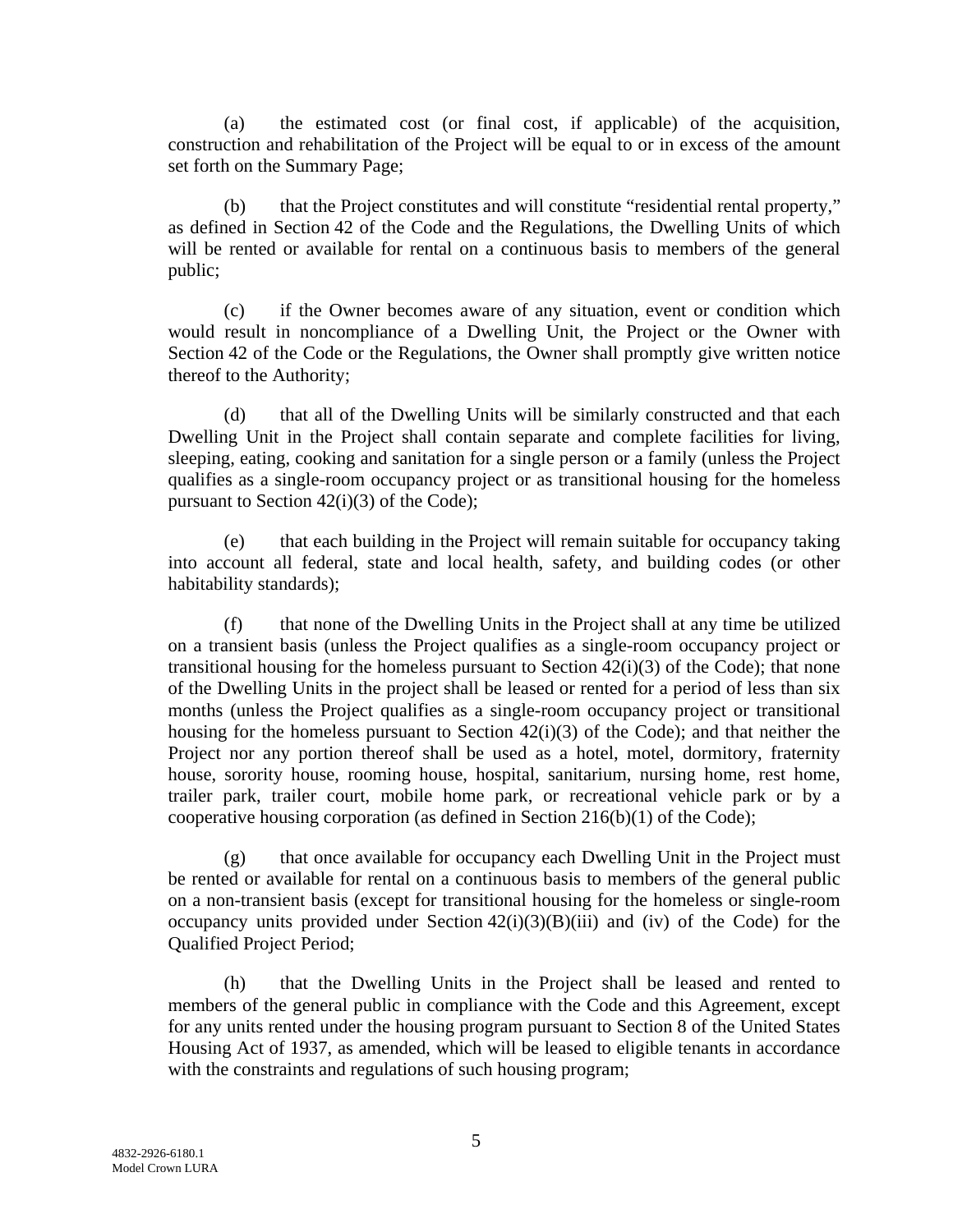(i) that the Project shall consist of one or more proximate buildings or structures located on a single tract of land which have similarly constructed units financed pursuant to a common plan (unless the Project qualifies as a scattered site project under Section  $42(g)(7)$  of the Code), together with functionally related and subordinate facilities which shall be owned by the Owner or a Related Person;

(j) that the Owner shall not discriminate on the basis of race, creed, color, sex, sexual preference, age, handicap, marital status, national origin, familial status, source of income or disability in the lease, use or occupancy of the Project or in employment of persons for the operation and management of the Project;

(k) that the Owner will accept as tenants, on the same basis as all other prospective tenants, persons who are holders of vouchers or certificates for federal housing assistance payments for existing housing pursuant to Section 8 of the United States Housing Act of 1937 or a successor federal program, and, in connection therewith, the Owner will not apply tenant selection criteria to such voucher or certificate holders which are more burdensome than the criteria applied to any other prospective tenants;

(l) that the Owner will not discriminate against prospective tenants on the basis of their receipt of, or eligibility for, housing assistance under any federal, state or local program or on the basis that they have a minor child or children living with them;

(m) that the Owner will not knowingly take or permit to be taken any action which would have the effect, directly or indirectly, of subjecting the Owner of the Project to noncompliance with Section 42 of the Code and the Regulations;

(n) except as forth in Section 7 of this Agreement, that the Owner may sell, transfer or exchange the entire Project at any time but may not make a disposition to any person of any portion of the Project to which this Agreement applies unless all of the Project to which this Agreement applies is disposed of to such person. In all cases the Owner shall notify in writing and obtain the agreement of any buyer or successor or other person acquiring the Project or any interest therein that such acquisition is subject to the requirements of this Agreement. The Owner shall promptly notify the Authority of such transfer. This provision shall not act to waive any other restriction on such sale, transfer or exchange; and

(o) that the Owner (or its property manager with respect to the Project) shall attend in each year of the Qualified Project Period at least one of the property management/compliance monitoring sessions sponsored by the Authority.

**Section 4. Occupancy Restrictions.** For the purpose of satisfying the requirements of Section 42 of the Code, at least for the Qualified Project Period, the Owner hereby represents, covenants and agrees as follows:

(a) throughout the Qualified Project Period (excluding Dwelling Units not previously occupied), at least the Applicable Set-Aside Percentage of the completed Dwelling Units in the Project shall be both a Rent Restricted Unit and occupied solely by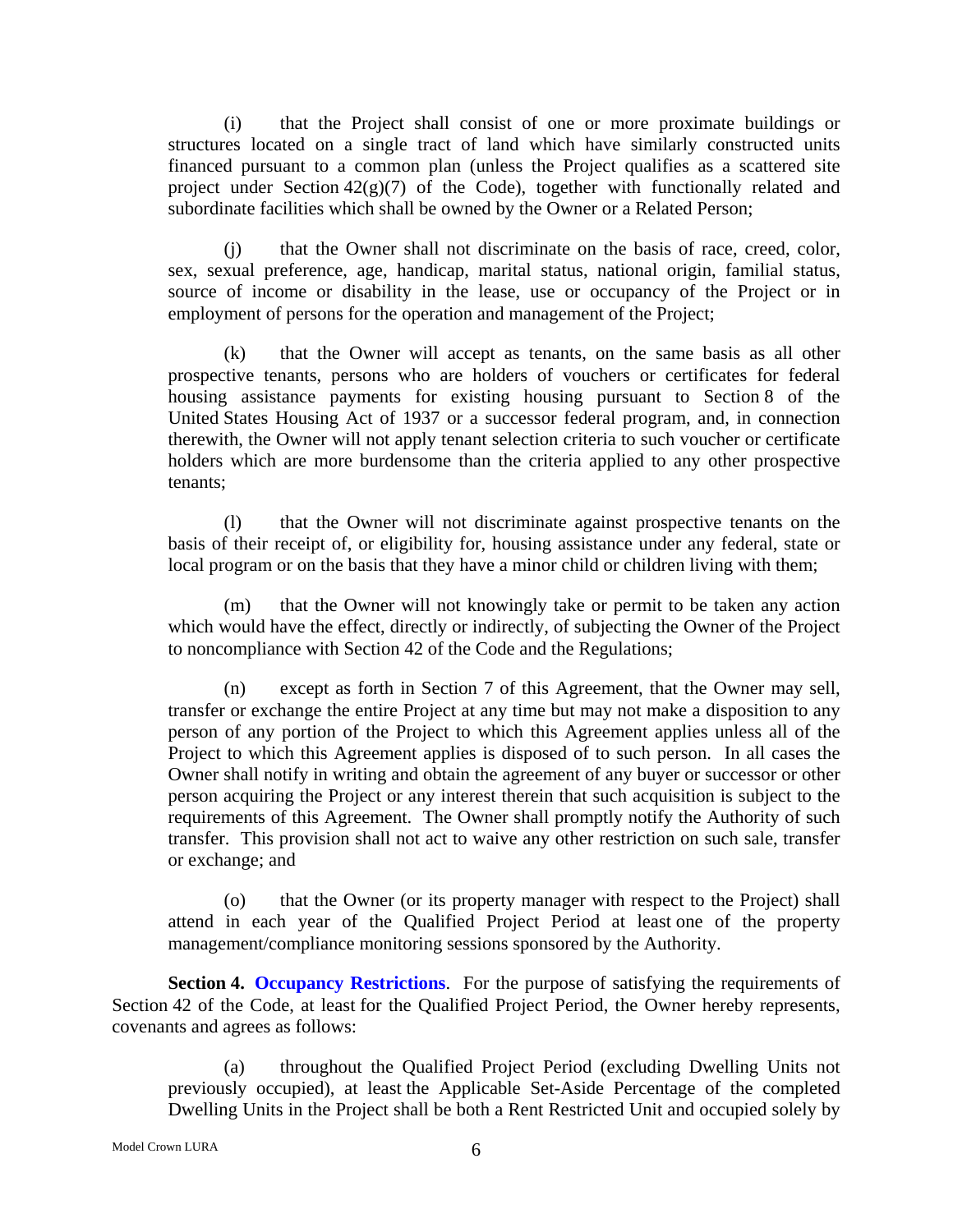Qualified Tenants, prior to the satisfaction of which no additional units shall be rented or leased to any other tenants after initial rental occupancy of Dwelling Units by Qualified Tenants, as required by Section 42 of the Code. For purposes of satisfying the requirement that not less than the Applicable Set-Aside Percentage of the Dwelling Units be occupied by Qualified Tenants, no Qualified Tenant shall be denied continued occupancy because, after admission, the Qualified Tenant's family income exceeds the applicable qualifying income level set forth in the definition of "Qualified Tenant" herein. The Owner shall at all times during the Qualified Project Period maintain the percentage requirements of this Agreement by providing the next available units of comparable or smaller size to Qualified Tenants as needed to achieve compliance with the foregoing requirements. If necessary, the Owner shall refrain from renting Dwelling Units in the Project to persons other than Qualified Tenants in order to avoid violating the requirement that at all times during the Qualified Project Period at least the Applicable Set-Aside Percentage of the completed Dwelling Units in the Project shall be both a Rent Restricted Unit and occupied by Qualified Tenants;

(b) to obtain and maintain on file from each Qualified Tenant residing in the Project (which shall be obtained and updated each year during occupancy by such tenant) a copy of such tenant's executed Certification of Tenant Eligibility and Income Verification (attached hereto as Exhibit B or in such other form and manner as may be required by the applicable rules, regulations or policies now or hereafter promulgated by the Authority, the Department of the Treasury or the Internal Revenue Service (the "IRS")), as well as supporting documentation, which is subject to independent investigation and verification by the Authority and which shall be submitted to the Authority as set forth in (c) below;

(c) the Owner will immediately notify the Authority if at any time the Dwelling Units in the Project are not occupied or available for occupancy as provided above, and the Owner will prepare and submit to the Authority, not later than January 15 of each year following the first year Qualified Project Period, a Certificate of Continuing Program Compliance (the form of which is attached hereto as Exhibit C) and an Annual Tax Credit Summary Report (the form of which is attached hereto as Exhibit D), both executed by the Owner stating the number of Dwelling Units of the Project which, as of the first date of each calendar year, were occupied by Qualified Tenants (or were deemed to be occupied by Qualified Tenants as provided in subparagraph (a) above for all or part of such period), together with copies of annual Certifications of Tenant Eligibility and Income Verification (and supporting documentation) collected by the Owner;

(d) the Owner shall collect and keep records for each qualified low-income building in the Project that show for each year during the Qualified Project Period the following information for each building in the Project and retain such records for at least six years after the due date (with extensions) for filing the federal tax return for that year (provided, however, that the records for the first year of the Qualified Project Period must be retained for at least six years beyond the due date (with extensions) for filing the federal income tax return for the last year of the compliance period of the building):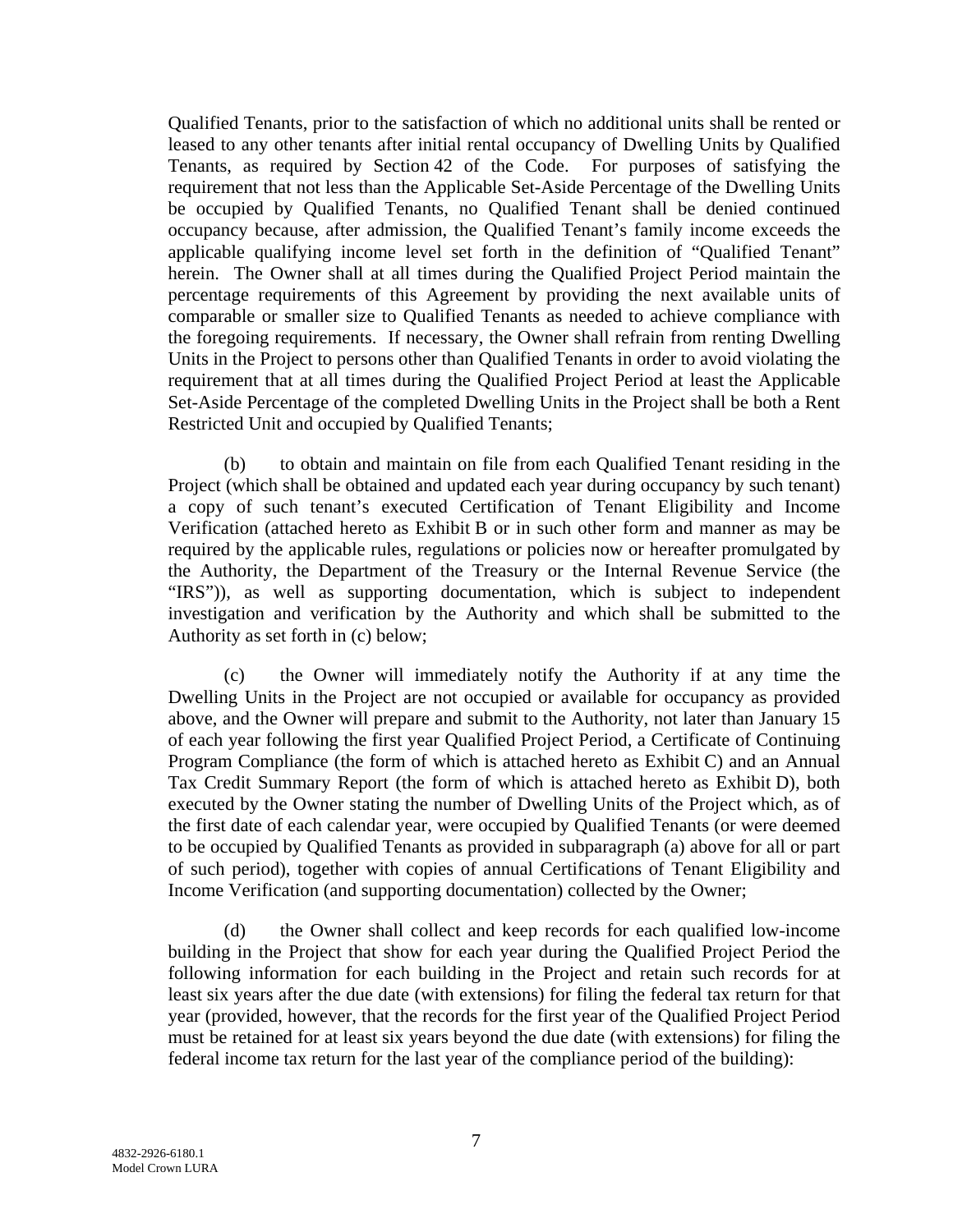(i) the total number of Dwelling Units in the building (including the number of bedrooms and the size in square feet of each residential rental unit);

(ii) the percentage of Dwelling Unit in the building that are Qualified Units;

(iii) the rent charged on each Dwelling Units in the building, including any utility allowances;

(iv) the number of occupants in each Qualified Unit and changes in the number of occupants in each Qualified Unit;

(v) the Qualified Unit vacancies in the building and information that indicates when and to whom the next available units were rented;

(vi) the annual income certification of each Qualified Tenant per Qualified Unit;

(vii) documentation to support each Qualified Tenant's annual income certification (for example, a copy of the Qualified Tenant's federal income tax return, Forms W-2, or verifications of income from third parties such as employers or state agencies paying unemployment compensation). Tenant income is to be calculated in a manner consistent with the determination of annual income under Section 8 of the United States Housing Act of 1937 ("Section 8"), and not in accordance with the determination of gross income for federal income tax liability. In the case of a tenant receiving housing assistance payments under Section 8, the documentation requirement of this subsection 4(d)(vii) is satisfied if the public housing authority provides a statement to the Owner declaring that the tenant's income does not exceed the applicable income limit under Code Section  $42(g)$ ;

(viii) the eligible basis and the Qualified Basis of the building at the end of the first year of the Qualified Project Period; and

(ix) the character and use of the non-residential portion of the building included in the eligible basis of the building under Section 42(d) of the Code (e.g., tenant facilities that are available on a comparable basis to all tenants and for which no separate fee is charged for use of the facilities, or facilities reasonably required by the project); and

(x) that the Authority shall have the right to perform an on-site inspection of the Project throughout the Qualified Project Period, in addition to the requirement that the Owner submit to the Authority each year information on tenant income, supporting documentation and rent for each Qualified Unit as designated above.

(e) the form of lease to be used by the Owner in renting any units in the Project to Qualified Tenants shall provide for termination of the lease and consent by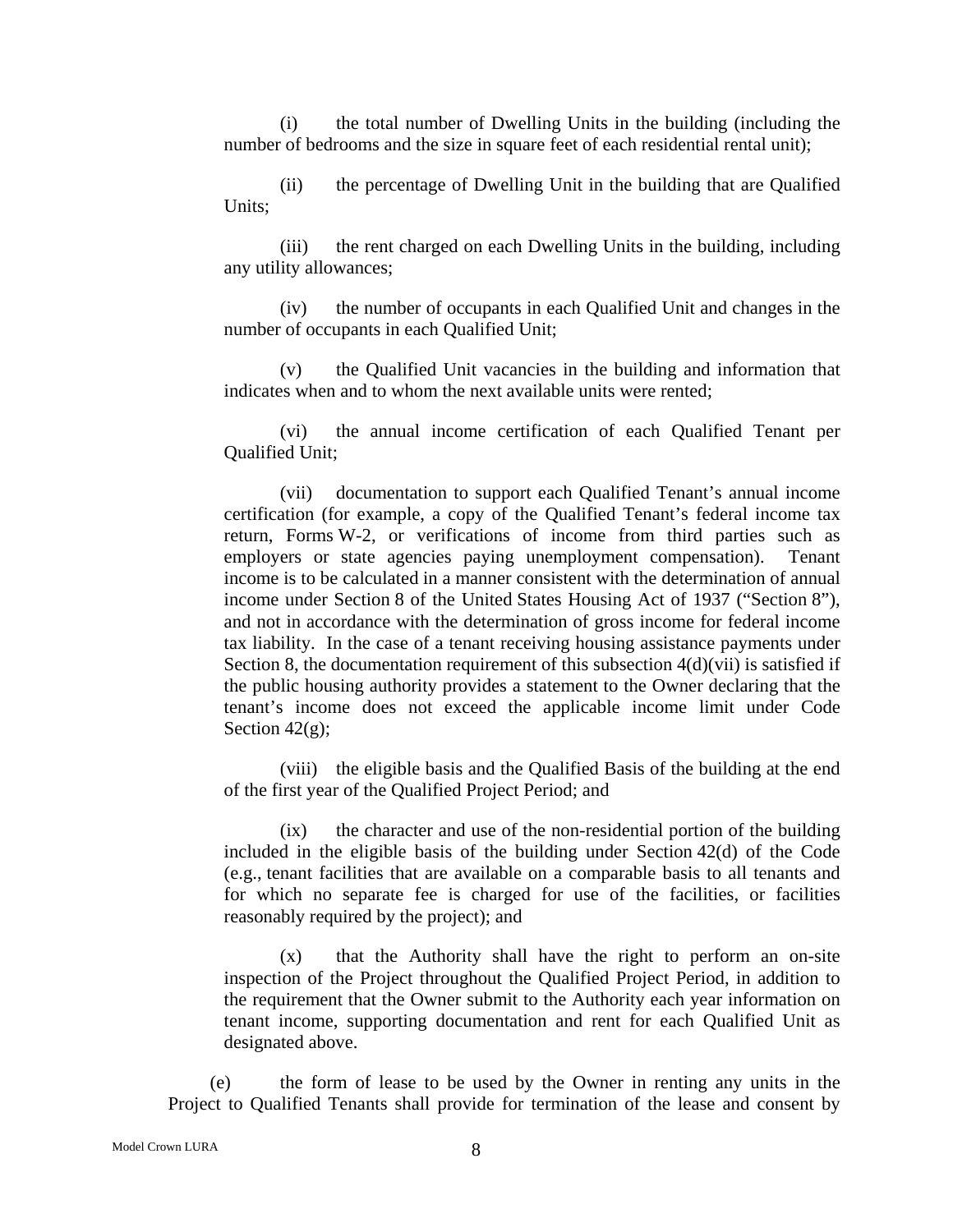such person to immediate eviction proceedings in accordance with state law for failure to qualify as a Qualified Tenant, as applicable, as a result of any material misrepresentation made by such person with respect to his or her income, the failure to provide supporting income verification or failure by such person to annually update the Certification of Tenant Eligibility and Income Verification;

 (f) to permit any duly authorized representative of the Authority, the Department of the Treasury or the IRS to inspect the books and records of the Owner pertaining to the incomes of the Qualified Tenants residing in the Project; and

 (g) throughout the Qualified Project Period, to target rents, to comply with targeted rent levels, and to comply all other conditions of targeting as set forth on the Summary Page hereof.

### **Section 5. Term of Restrictions**.

(a) The term of the Occupancy Restriction set forth in Section 4 of this Agreement shall (i) commence on the Occupancy Date and (ii) end on the date which is the Required Number of Years after the Occupancy Date. During the Required Number of Years, the Owner shall not evict or terminate the tenancy of an existing tenant of any Dwelling Unit other than for good cause and shall not increase the gross rent above the maximum allowed under Section 42 of the Code with respect to such Dwelling Unit.

(b) Notwithstanding subsection (a) above, the Owner shall comply with the requirements of Section 42(h) of the Code relating to a 15-year extended use period (30 years total); provided, however, that, with respect to any building that is part of the Project, this Agreement shall terminate:

(i) on the date such building is acquired by foreclosure or instrument in lieu of foreclosure (including a deed of trust); or

 (ii) if the Owner has properly requested in accordance with Code Section 42(h)(6) that the Authority assist in procuring a qualified contract for the acquisition of the low-income portion of such building and the Authority is unable to present a qualified contract, one year after the date the written request was submitted to the Authority. The Owner hereby agrees that it will not request the Authority's assistance in procuring a qualified contract prior to the expiration of the Required Number of Compliance Years as set forth on the Summary Page.

In the event foreclosure proceedings are initiated, the Authority shall receive notice of such foreclosure no less than 15 days prior to such foreclosure.

(c) Notwithstanding subsections (a) and (b) above, Code Section 42 rent requirements shall continue for a period of three years following the termination of this Agreement. During such three-year period, the Owner shall not evict or terminate the tenancy of an existing tenant of any Dwelling Unit other than for good cause and shall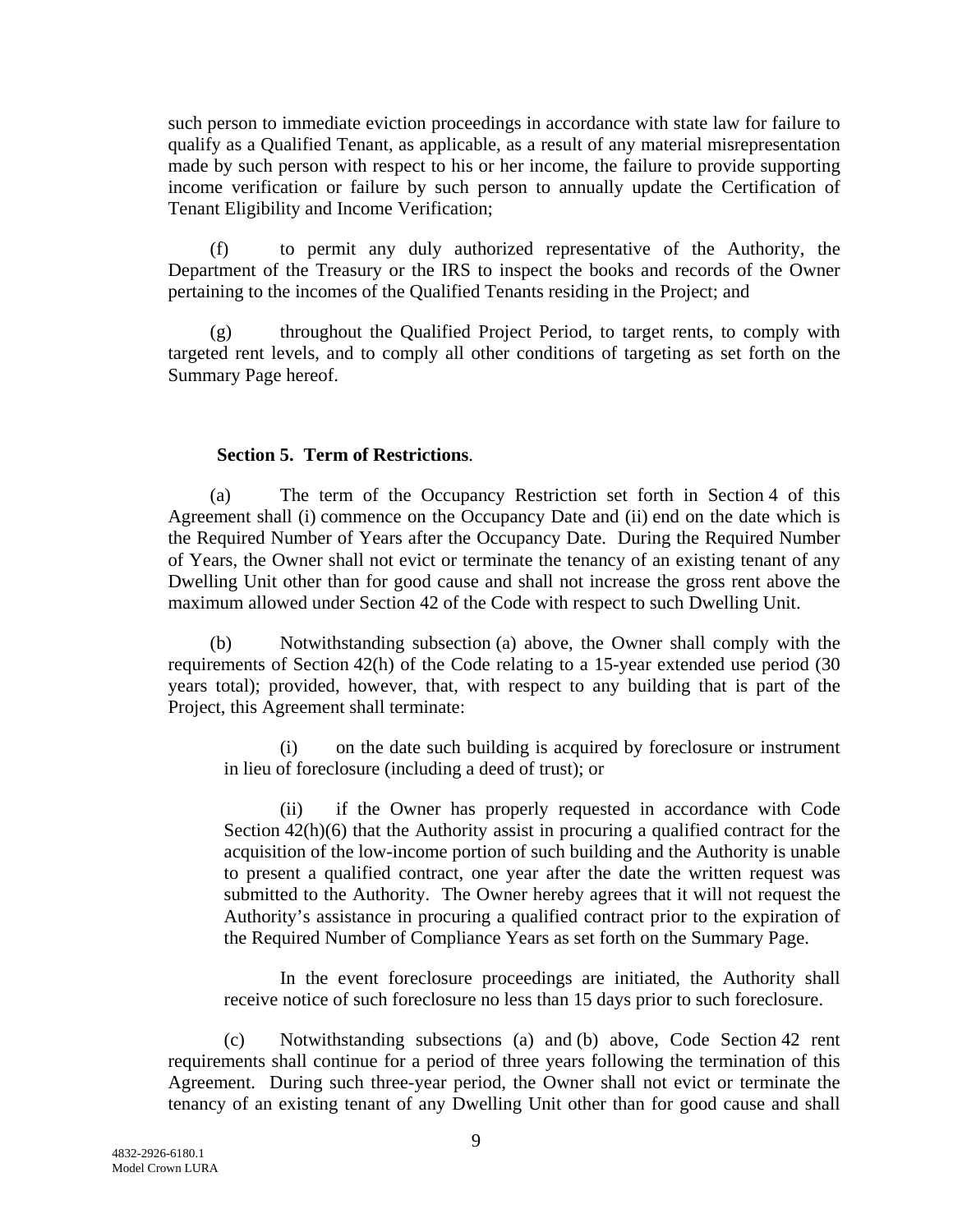not increase the gross rent above the maximum allowed under the Code Section 42 with respect to such Dwelling Unit (the "Vacancy Decontrol Rule").

(d) If the Project experiences financial trouble it can request a waiver of the applicable rent restriction stated on the Summary Page of this Agreement. The right to grant a rent restriction waiver is vested in the Executive Director of the Authority. A waiver will be based on the written evidence supplied by the owner which is evaluated and certified by an independent third party CPA. The Authority may waive or adjust the specified rent restriction for a period not to exceed 36 months. After 30 months a review of the current evidence will be conducted to determine if the waiver should be extended.

Conditions justifying a waiver of the rent restriction include but are not limited to:

(i) Extraordinary changes in operating expenses.

(ii) Capital requirements necessary to maintain a safe, sanitary unit, suitable for occupancy.

(iii) Lender originated changes to financial conditions and debt arrangement that substantially impacts debt service coverage ratios.

Any dispute of the waiver decision by the Executive Director of the Authority can be appealed and settled by arbitration. The arbitration board shall consist of the following mutually acceptable representatives:

> (1) A representative selected by the Executive Director of the Authority;

> (2) A representative selected by the Owner of the Project; and

> (3) A representative from the American Arbitration Association (moderator or voting member).

Under no circumstances shall the waiver process provide an opportunity for a project to deviate from the rent restriction because of improved market conditions or for any reason other than an increase in the certain county area median income, without the prior approval of the Executive Director of the Authority.

**Section 6. Compliance With Crown Program.** Owner hereby acknowledges a material inducement for the Authority to enter into this Agreement was to provide a program to assist Qualified Tenants in moving from rented residences into ownership by providing, among other things, educational, supportive and counseling services more fully described on Exhibit E to the Property Management Agreement (the "Crown Program"). Owner hereby covenants and agrees to ensure the provision of all such educational, supportive and counseling services (collectively, the "Supportive Services"). Owner also hereby covenants and agrees to: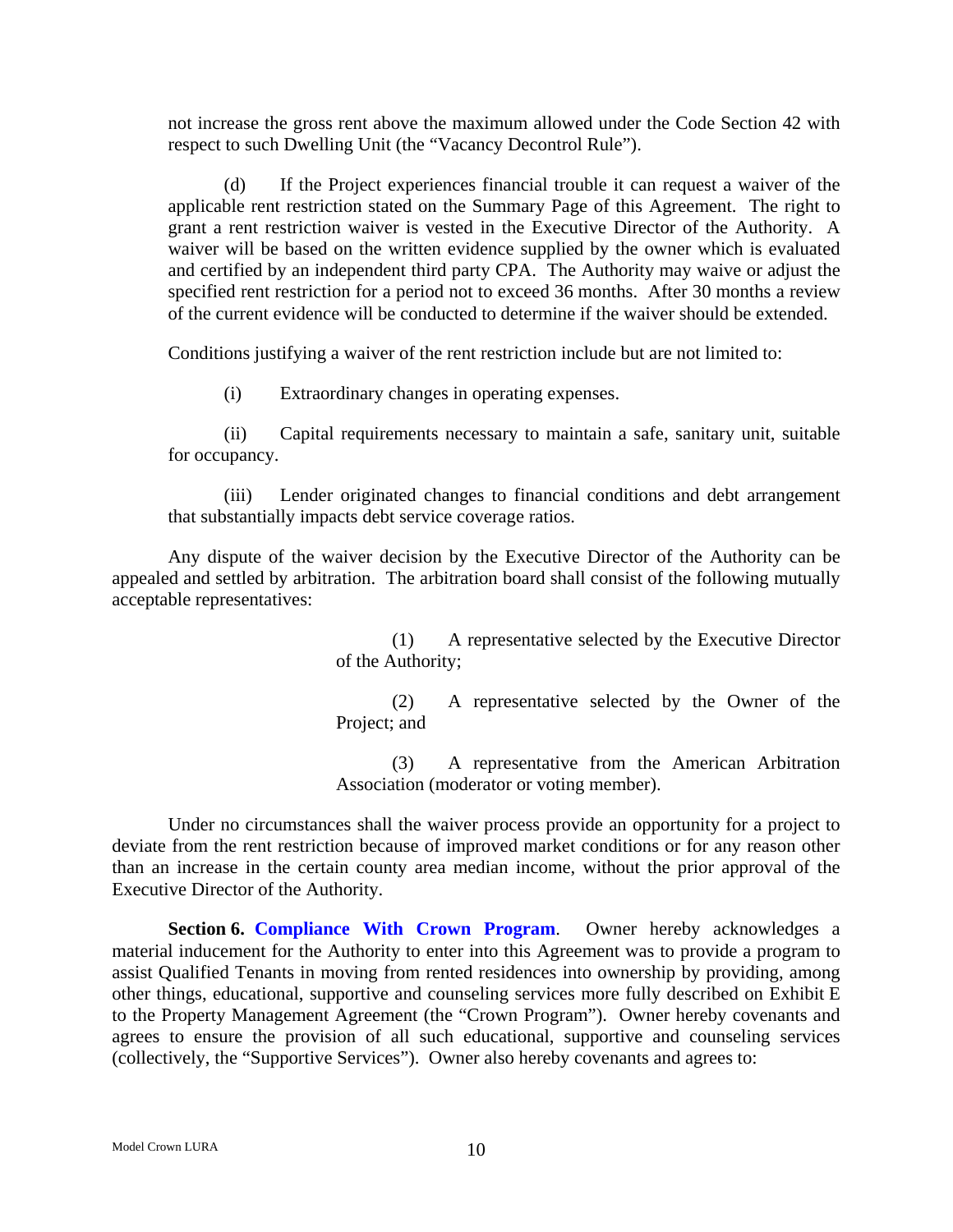(a) operate and ensure the operation of the Dwelling Units in a manner consistent with the Crown Program.

(b) in the event the Manager resigns or is otherwise replaced, (i) hire a manager satisfactory to the Authority, (ii) use a management agreement substantially in the form of the Property Management Agreement only and acceptable to the Authority, (iii) while a replacement manager is being hired, deposit the Home Ownership Assistance Fee (as defined in the Property Management Agreement) into the Home Ownership Assistance Fund (as defined in the Property Management Agreement), (iv) while a replacement manager is being hired, provide or pay for the provision of the Supportive Services and (v) use reasonable efforts to ensure the assignment of the Manager's rights to disburse funds from the Home Ownership Assistance Fund to the new manager.

(c) ensure the deposit of the Home Ownership Assistance Fee into the Home Ownership Assistance Fund and the disbursement of moneys from the Home Ownership Assistance Fund in accordance with the Property Management Agreement.

(d) ensure the provision of the Supportive Services at all times, including, in the event the Manager resigns or is otherwise replaced, during the time a replacement manager is being hired and upon the hiring of such replacement manager.

It is expressly agreed by the Owner that, in addition to any other remedy provided hereunder, (a) the Authority shall have a right to specific enforcement of the provision of the Supportive Services by the Owner or its property manager with respect to the Project and that, in the event such services are not provided to prospective and Qualified Tenants at any time, after notice and a period to cure, the Authority may commence an action for specific performance or arrange substitute services at the sole cost of the Owner and (b) in the event the Home Ownership Fund is misapplied, the Authority shall have the right to direct disbursements from the Home Ownership Assistance Fund and the Owner hereby agrees to comply with the Authority's direction.

The Owner further agrees that the Authority shall have the continuing right to monitor the Owner's compliance with the covenants contained in this Section 6 through review of all reports submitted to the Authority pursuant to the Property Management Agreement, through inspections of the books and records maintained by the Owner with respect to the Project, such inspections to be conducted during normal course of business.

**Section 7. Sale of Qualified Units Upon Expiration of Qualified Project Period**. For a one-year period after the end of the Compliance Period, the [**Manager/General Partner]**, if it or an affiliate has continuously served as the **[managing member/general partner]** to Owner, shall have the right of first refusal to purchase the Interest of the **[Investor Member/Partner]** (as defined in the **[Operating Agreement/Partnership Agreement]**) for a price equal to the greater of (a) the offer price, (b) \$100, (c) consistent with Section 42(i)(7) of the Code, the sum of (i) all federal, state and local taxes payable by the **[Investor Member/Partner]** attributable to such sale, (ii) the principal amount of outstanding indebtedness secured by the Qualified Unit (other than indebtedness incurred within the five year period ending on the date of the sale to the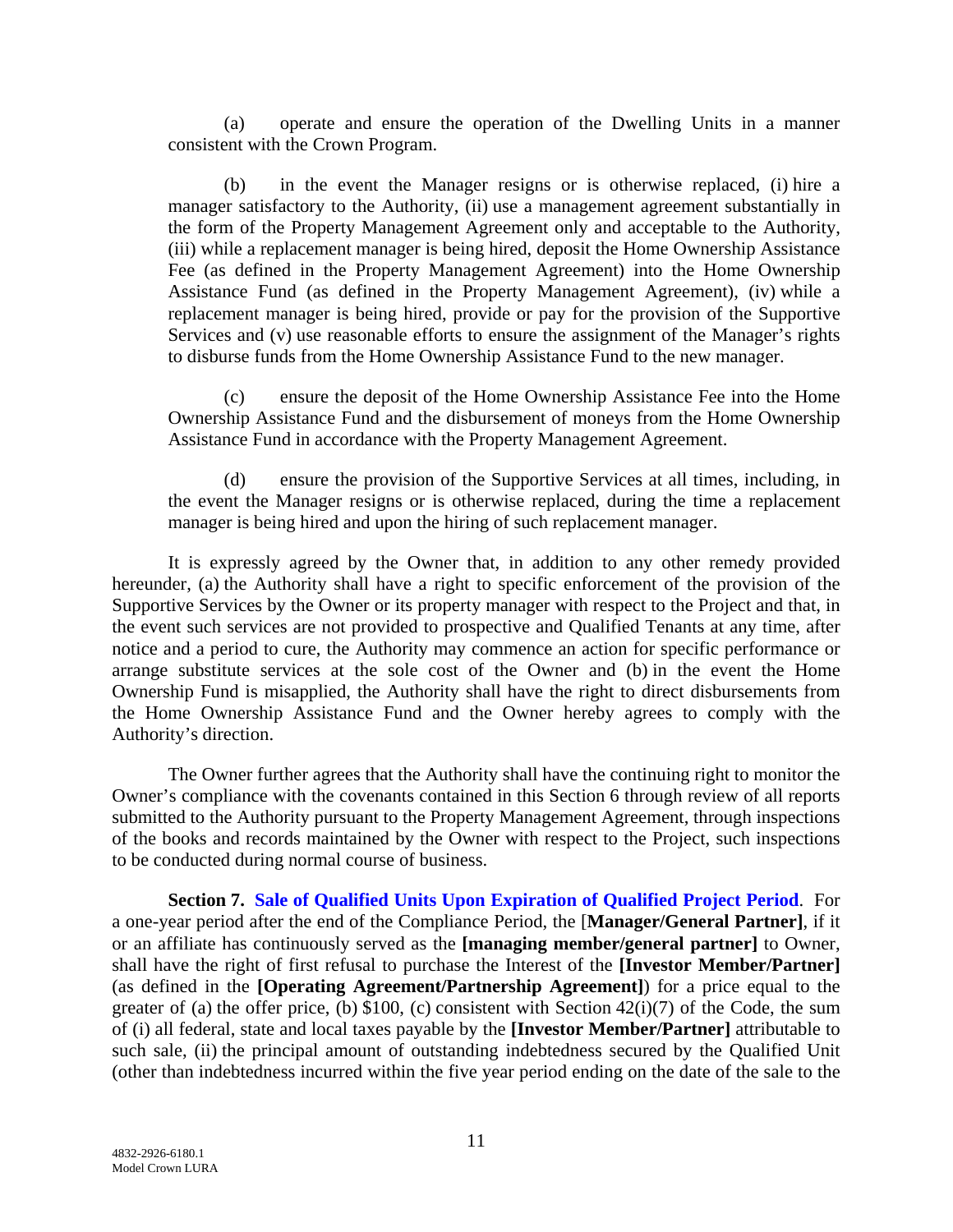#### Qualified Tenant) and (iii) **[provisions as provided in Operating Agreement/Partnership Agreement]**.

It is expressly agreed, however, that (a) the Owner, in the event the [Manager/General Partner] does not exercise its right of first refusal described above, for a period not to exceed three months from the date Manager gives notice to Owner that it will not exercise such right of first refusal, or (b) the Manager, upon exercising its right of first refusal described above, shall offer to sell each Qualified Unit to any non-defaulting Qualified Tenant then in occupancy for an amount no greater than the amount determined in accordance with Section 42(h)(6)(F) of the Code.

In the event neither the Owner nor Qualified Tenant elects to exercise its respective rights outlined in this Section 7 upon the expiration of the Qualified Project Period, the Authority shall have the option of purchasing the Qualified Unit for an amount determined in accordance with Section  $42(h)(6)(F)$  of the Code.

Upon the [Manager/General Partner] exercising its right of first refusal described above, with respect to any Qualified Unit not purchased by a Qualified Tenant, the Manager shall continue the achievement of the Crown Program goals for each such Qualified Unit for a period of 15 additional years and, at the expiration of such additional 15 years, offer to sell each Qualified Unit to the Qualified Tenant then in occupancy. A Qualified Unit shall be sold to a Qualified Tenant for an amount equal to \$**[AMOUNT]** above the amount determined in accordance with Section 42(i)(7) of the Code, as described above under the right of first refusal.

In any sale of a Qualified Unit to a Qualified Tenant (the "Initial Sale") where the fair market value at the time the Initial Sale exceeds the sale price to the Qualified Tenant (such difference, the "Crown Equity"), the deed transferring title shall contain a restriction limiting the proportion of the Crown Equity allocated to such Qualified Tenant in the event the Qualified Tenant resells the Qualified Unit to a third party or entity before such Qualified Tenant has occupied the Qualified Unit continuously for 10 years. The amount of Crown Equity allocated to a Qualified Tenant at the resale by such Qualified Tenant of a Qualified Unit (the "Subsequent Sale") shall be determined in accordance with the following formula (to be set forth in any deed at the Initial Sale):

(Fair Market Value of Qualified Unit at time of Initial Sale - Purchase price of Qualified Unit at time of Initial Sale) X (Total number of years of occupancy by Qualified Tenant/10) = Amount of Crown Equity allocated to Qualified Tenant at time of Subsequent Sale.

The remaining Crown Equity after allocation to the Qualified Tenant in accordance with the above formula shall be funded to the Authority, which will apply such funds toward home ownership programs in **[CITY]**, Nebraska. The Qualified Tenant, however, shall receive any amounts in excess of the Crown Equity attributable to the appreciation in the value of the Qualified Unit from the time of the Initial Sale to the time of the Subsequent Sale (the "Appreciation Equity").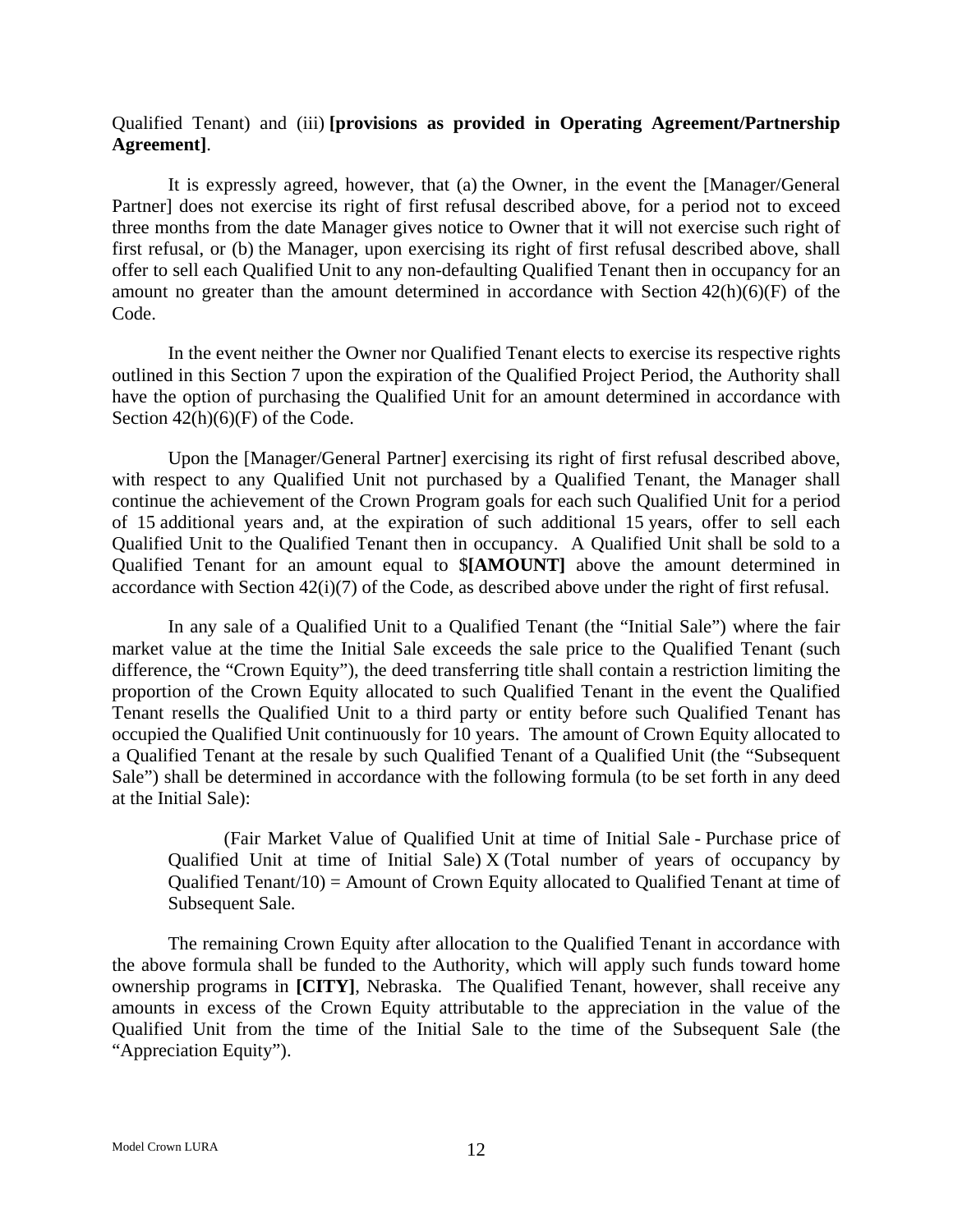The following scenarios outlining the allocation of Crown Equity is provided for purposes of illustration only and not limitation:

## Scenario I<sup>1</sup>

|                                                                                | Year 15                                                             | Year 18                                                               |
|--------------------------------------------------------------------------------|---------------------------------------------------------------------|-----------------------------------------------------------------------|
| Event                                                                          | <b>Initial Sale</b>                                                 | Subsequent Sale                                                       |
| Qualified Tenant's Number of Years of Occupancy                                | 6                                                                   | 9                                                                     |
| Initial Sale Fair Market Value                                                 | \$80,000                                                            | \$80,000                                                              |
| <b>Initial Sale Price</b>                                                      | \$50,000                                                            | \$50,000                                                              |
| <b>Subsequent Sale Price</b>                                                   | N/A                                                                 | \$90,000                                                              |
| Crown Equity                                                                   | $$80,000-\$50,000=$<br>\$30,000                                     | \$30,000                                                              |
| <b>Appreciation Equity</b>                                                     | \$0                                                                 | $$90,000 - $80,000 = $$<br>10,000                                     |
| Amount of Crown Equity Allocable to Qualified<br>Tenant                        | $(\$80,000-\$50,000)$<br>$= $30,000 \text{ X } 6/10$<br>$= $18,000$ | $(\$80,000 - \$50,000)$<br>$= $30,000 \text{ X } 9/10$<br>$= $27,000$ |
| Amount of Crown Equity Allocable to Authority                                  | $$30,000-S18,000=$<br>\$12,000                                      | $$30,000-S27,000=$<br>\$3,000                                         |
| Total of Crown Equity and Appreciation Equity<br>Allocable to Qualified Tenant | $$18,000 + $0=$<br>\$18,000                                         | $$27,000 + $10,000 =$<br>\$37,000                                     |

<sup>&</sup>lt;sup>1</sup>Assume for each scenario that the Qualified Tenant at the Initial Sale purchases the Qualified Unit with 100% debt and that at the Subsequent Sale no portion of the principal of this debt has been amortized.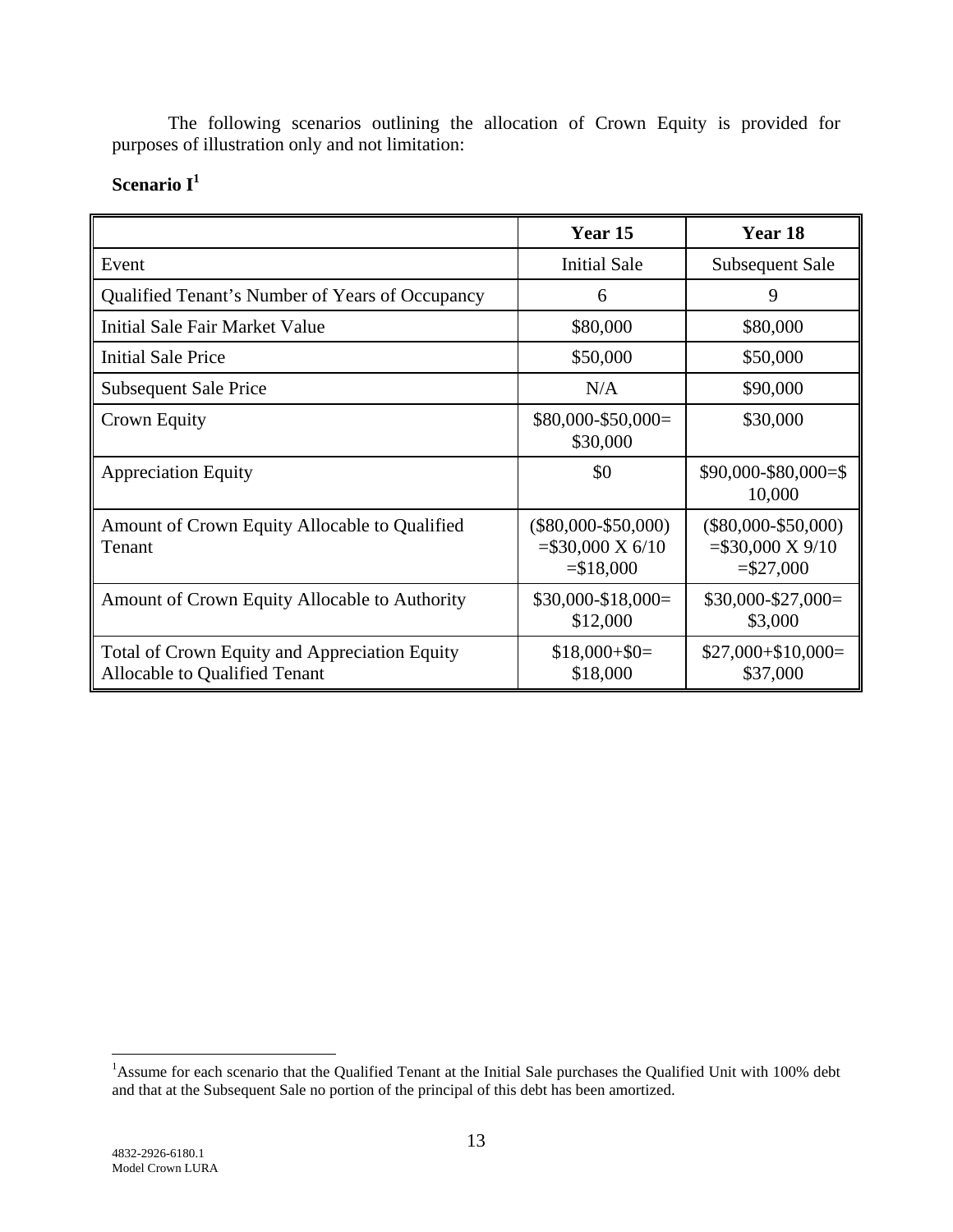#### **Scenario II**

|                                                                                          | Year 15                                                | Year 21                                                |
|------------------------------------------------------------------------------------------|--------------------------------------------------------|--------------------------------------------------------|
| Event                                                                                    | <b>Initial Sale</b>                                    | Subsequent Sale                                        |
| <b>Qualified Tenant's Number</b><br>of Years of Occupancy                                | $\overline{4}$                                         | 10                                                     |
| Initial Sale Fair Market Value                                                           | \$80,000                                               | \$80,000                                               |
| Initial Sale Price                                                                       | \$50,000                                               | \$50,000                                               |
| <b>Subsequent Sale Price</b>                                                             | N/A                                                    | \$95,000                                               |
| Crown Equity                                                                             | $$80,000 - $50,000 = $30,000$                          | \$30,000                                               |
| <b>Appreciation Equity</b>                                                               | \$0                                                    | $$95,000 - $80,000 = $15,000$                          |
| <b>Amount of Crown Equity</b><br>Allocable to Qualified Tenant                           | $($80,000 - $50,000) = $30,000$<br>$X$ 4/10 = \$12,000 | $($80,000 - $50,000) = $30,000$<br>$X 10/10 = $30,000$ |
| <b>Amount of Crown Equity</b><br>Allocable to Authority                                  | $$30,000-S12,000 = $18,000$                            | $$30,000 - $30,000 = $0$                               |
| Total of Crown Equity and<br><b>Appreciation Equity</b><br>Allocable to Qualified Tenant | $$12,000 + $0 = $12,000$                               | $$30,000 + $15,000 = $45,000$                          |

**Section 8. Internal Revenue Service Notification.** In the event the Authority discovers any noncompliance of any provisions hereof, the Authority will immediately give written notice to the Owner. The Owner shall have 60 days from the date of such notice (the "Correction Period") to correct such noncompliance. Following the Correction Period, the Authority will file with the IRS a copy of IRS Form 8823, explaining the nature of the noncompliance and whether or not such noncompliance has been corrected. Noncompliance includes, but is not limited to (a) failure to receive or failure to permit the Authority to inspect tenant income certifications, supporting documentation and rent records, (b) upon inspection, non-compliance with provisions of Section 42 of the Code, and (c) any change in the applicable fraction or eligible basis that would result in a decrease in the Qualified Basis. The Authority is authorized and entitled to do all acts necessary to comply with the monitoring and notification responsibilities set forth in Section  $42(m)(1)(B)(iii)$  of the Code and any Regulations or other interpretations thereof by the IRS or the courts.

**Section 9. Covenants Run With the Land**. The Owner hereby declares its express intent that the covenants, restrictions, charges and easements set forth herein shall be deemed covenants running with the land and shall pass to and be binding upon the Owner's successors in title including any purchaser, grantee, owner or lessee of any portion of the Project and any other person or entity having any right, title or interest therein and upon the respective heirs, executors, administrators, devisees, successors and assigns of any purchaser, grantee, owner or lessee of any portion of the Project and any other person or entity having any right, title or interest therein.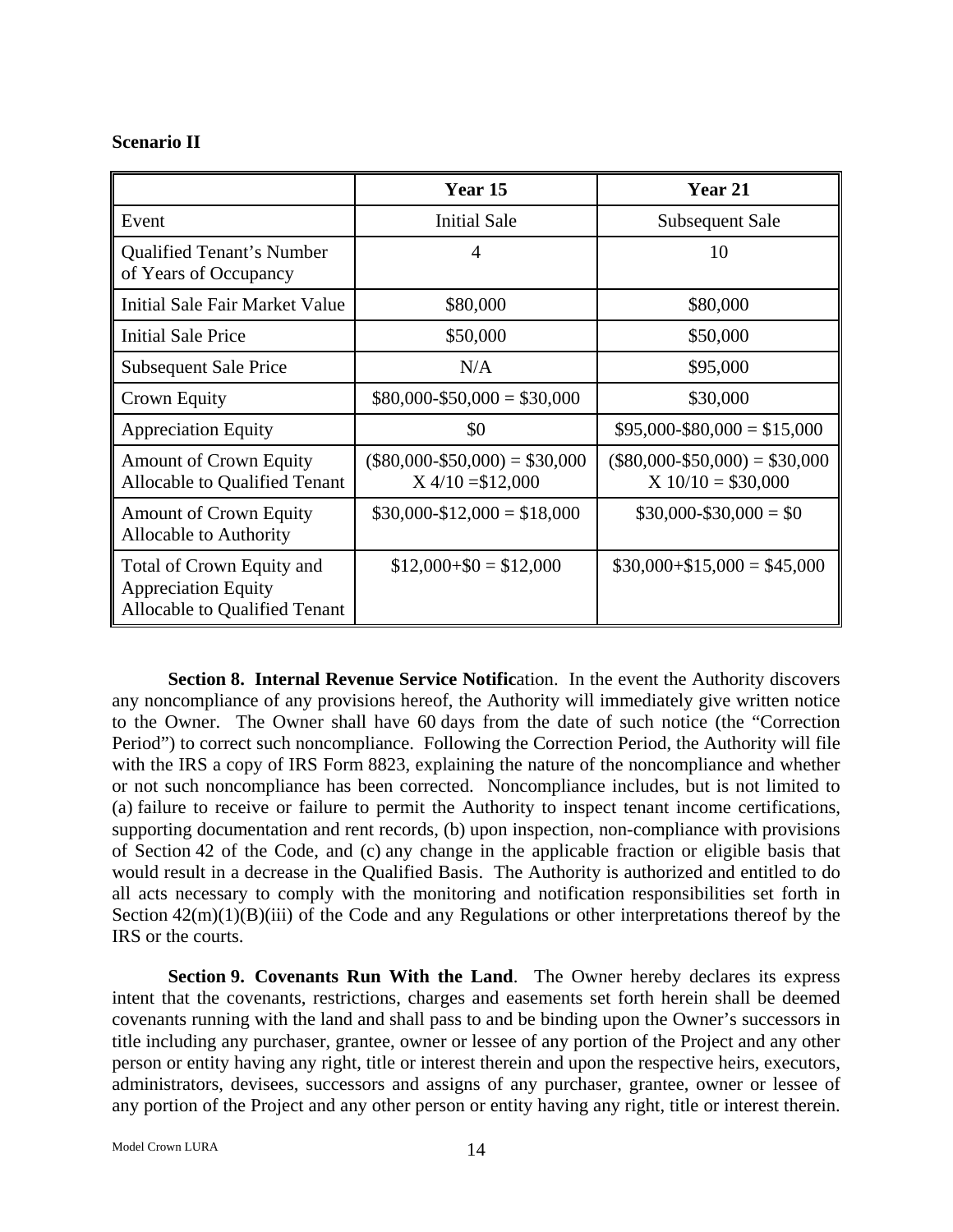Each and every contract, deed or other instrument hereafter executed covering or conveying the Project or any portion thereof or interest therein shall contain an express provision making such conveyance subject to the covenants, restrictions, charges and easements contained herein; provided, however, that any such contract, deed or other instrument shall conclusively be held to have been executed, delivered and accepted subject to such covenants, regardless of whether or not such covenants are set forth or incorporated by reference in such contract, deed or other instrument.

**Section 10. Uniformity; Common Plan.** The provisions hereof shall apply uniformly to the entire Project to establish and carry out a common plan for the use, development, and improvement of the Project Site.

**Section 11. Remedies; Enforceability.** In the event of a violation or attempted violation of any of the provisions hereof, any one or more of the following may institute and prosecute any proceeding at law or in equity to abate, prevent or enjoin any such violation or attempted violation or to recover monetary damages caused by such violation or attempted violation or to otherwise enforce any provision hereof: the Authority or any governmental entity succeeding to the Authority's functions or any individual who meets the income limitation applicable under Section 42 of the Code (whether prospective, present or former occupant). The provisions hereof are imposed upon and made applicable to the Project and shall run with the land and shall be enforceable against the Owner and each purchaser, grantee, owner or lessee of the Project or any portion thereof or interest therein, at any time and from time to time, and the respective heirs, legal representatives, successors and assigns of the Owner and each such purchaser, grantee, owner or lessee. No delay in enforcing the provisions hereof as to any breach or violation shall impair, damage or waive the right of any party entitled to enforce the same or obtain relief against or recover for the continuation or repetition of such breach or violation of any similar breach or violation thereof at any later time or times. In addition, if any violation of this Agreement has not been corrected on a timely basis, the Authority may impose quarterly reporting responsibilities pertaining to such matters, as the Authority deems reasonable upon the Owner. Failure by the Owner to comply with any such reporting responsibilities shall constitute a violation of this Agreement.

**Section 12. Amendment; Termination.** Except as set forth in Section 2(e), the provisions hereof shall not be amended, revised or terminated (except as provided in Section 5 of this Agreement) prior to the stated term hereof except by an instrument in writing duly executed by the Authority and the Owner (or its successors in title) and duly recorded. The Authority's consent to any such amendment, revision or termination, other than a termination pursuant to Section 5 of this Agreement, shall be given only if (a) there shall be attached to the document evidencing such amendment, revision or termination an opinion of the Owner's counsel satisfactory to the Authority that such amendment, revision or termination will not result in noncompliance of the Project or the Owner with Section 42 of the Code or (b) evidence satisfactory to the Authority has been filed with said Authority demonstrating that there has occurred an involuntary noncompliance caused by fire, seizure, requisition, change in federal law, action of a federal agency which prevents the Authority from enforcing this Agreement or condemnation or similar event. Notwithstanding the foregoing, this Agreement shall not terminate by reason of the aforementioned foreclosure, transfer of title by deed in lieu of foreclosure or other similar event, if the Owner or any Related Person or any person with whom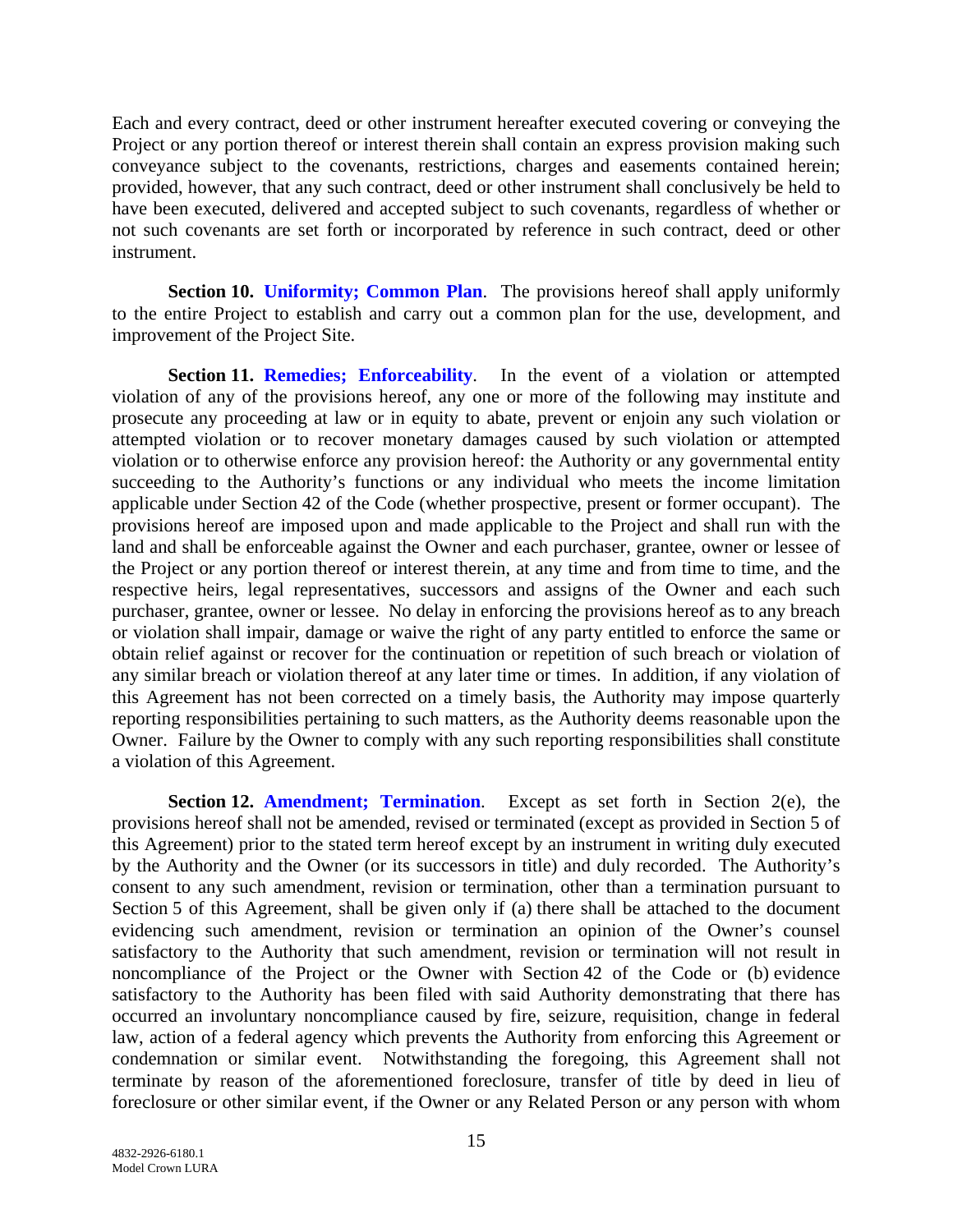the Owner has had family or business ties obtains ownership interest in the Project for federal tax purposes during the period in which the restrictions of this Agreement are or would be in effect.

**Section 13. No Conflict With Other Documents**. The Owner warrants that it has not executed and will not execute any other agreement with provisions contradictory to, or in opposition to, the provisions hereof and that, in any event, the requirements of this Agreement are paramount and controlling as to the rights and obligations herein set forth and supersede any other requirements in conflict herein.

**Section 14. Fees, Release and Indemnification.** The Owner agrees to pay the Authority as an application fee a nonrefundable fee, the greater of 1% of the annual tax credit requested or \$500. The Owner agrees to pay the Authority as a reservation/commitment fee the greater of 2% of the annual tax credit amount received or \$500. In addition, the Owner agrees to pay the Authority an allocation fee of 2% of the annual tax credit allocated and an annual fee equal to the greater of 2% of the annual tax credit allocated or \$500. Any extraordinary legal fees incurred by the Authority with respect to the Project will be paid by the Owner. The Owner hereby agrees to pay, indemnify and hold the Authority harmless from any and all costs, expenses and fees, including all reasonable attorneys' fees which may be incurred by the Authority in enforcing or attempting to enforce this Agreement, including, but not limited to (a) in the event that the various reports are not submitted as required hereunder and the Authority conducts an on-site inspection of the Owner's book and records and (b) following any default on the part of the Owner hereunder or its successors, whether the same shall be enforced by suit or otherwise, together with all costs, fees and expenses which may be incurred in connection with any amendment to this Agreement or otherwise by the Authority at the request of the Owner (including, but not limited to, the reasonable fees and expenses of the Authority's counsel in connection with any opinion to be rendered hereunder). The Owner agrees to release the Authority from any claim, loss, demand or judgment as a result of the allocation of tax credit dollars to the Project or the recapture of same by the Internal Revenue Service, and to indemnify the Authority for any claim, loss, demand or judgment against the Authority as the result of an allocation of tax credit dollars to the Project or the recapture of same by the Internal Revenue Service.

**Section 15. Severability**. The invalidity of any clause, part or provision of this Agreement shall not affect the validity of the remaining portions thereof.

**Section 16. Notices.** All notices to be given pursuant to this Agreement shall be in writing and shall be deemed given when mailed by certified or registered mail, return receipt requested, to the parties hereto at the addresses set forth below, or to such other place as a party may from time to time designate in writing:

Owner: to the name and address set forth on the Summary Page hereof.

with a copy to: **[NAME] [ADDRESS]**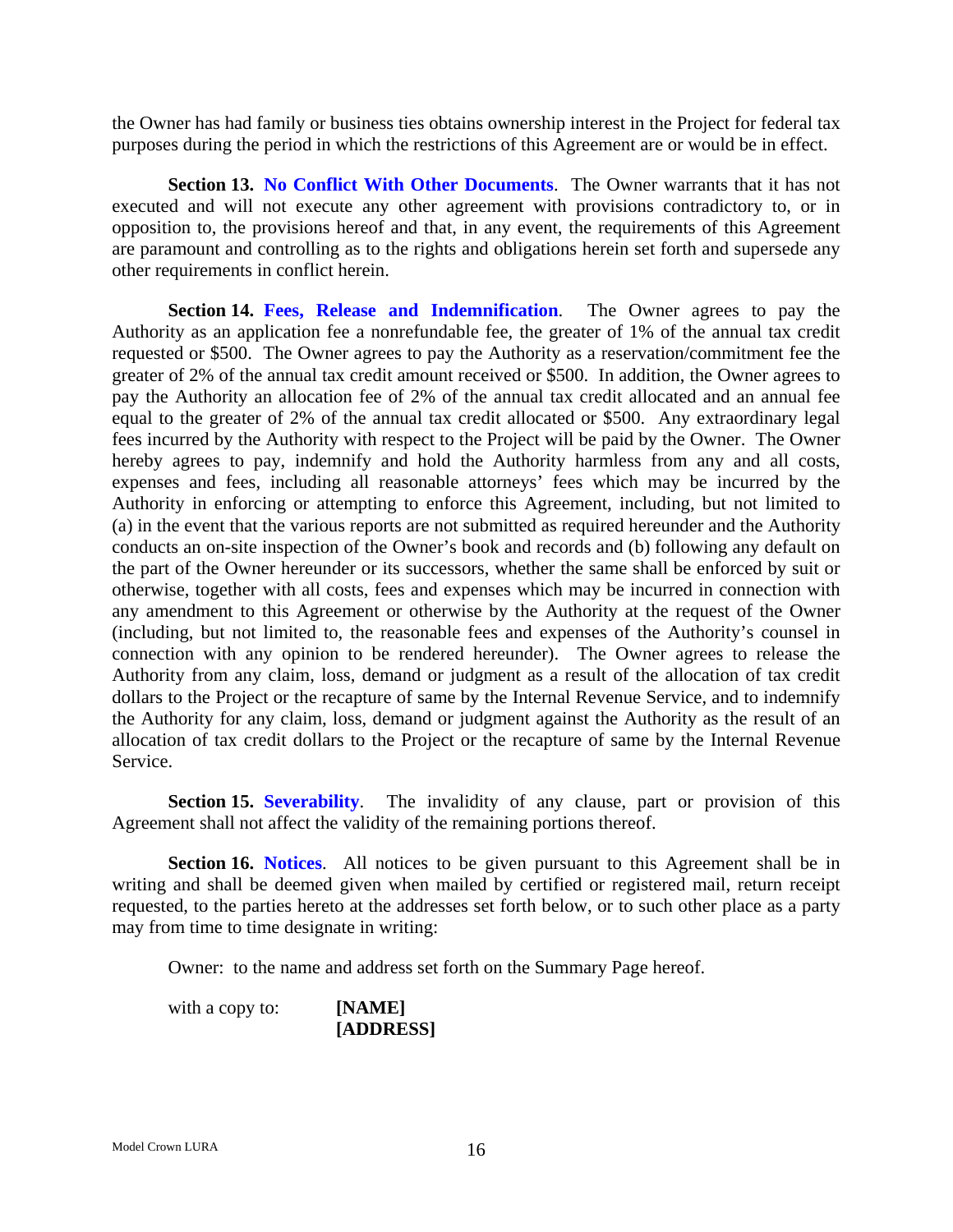Authority: Nebraska Investment Finance Authority Suite 200 1230 O Street Lincoln, NE 68508 Attention: Executive Director

**Section 17. Governing Law.** This Agreement shall be governed by the laws of the State of Nebraska.

**Section 18. Termination.** Notwithstanding any other provisions hereof, this Agreement and the restrictions and other provisions hereunder shall terminate on the termination of the Qualified Project Period without any further action being taken by any party hereto.

**Section 19. Counterparts**. This Agreement may be signed in any number of counterparts with the same effect as if the signatures thereto and hereto were upon the same instrument.

**Section 20. Subordination**. Owner has borrowed funds from Lender and such amounts are secured by the Project. In order to ensure the viability of the Project's federal low income housing tax credits pursuant to Section 42 of the Code, Lender hereby agrees to subordinate its rights prior to foreclosure to the provisions of this Agreement throughout the term of this Agreement, as set forth in Section 5, and to the Vacancy Decontrol Rule following foreclosure.

**Section 21. Recording and Filing** Upon execution and delivery by the parties hereto, Owner shall cause this Agreement and all amendments and supplements hereto to be duly recorded in the office of public records in the County where the Project is located as an encumbrance upon the Project Site and provide a copy to the Authority.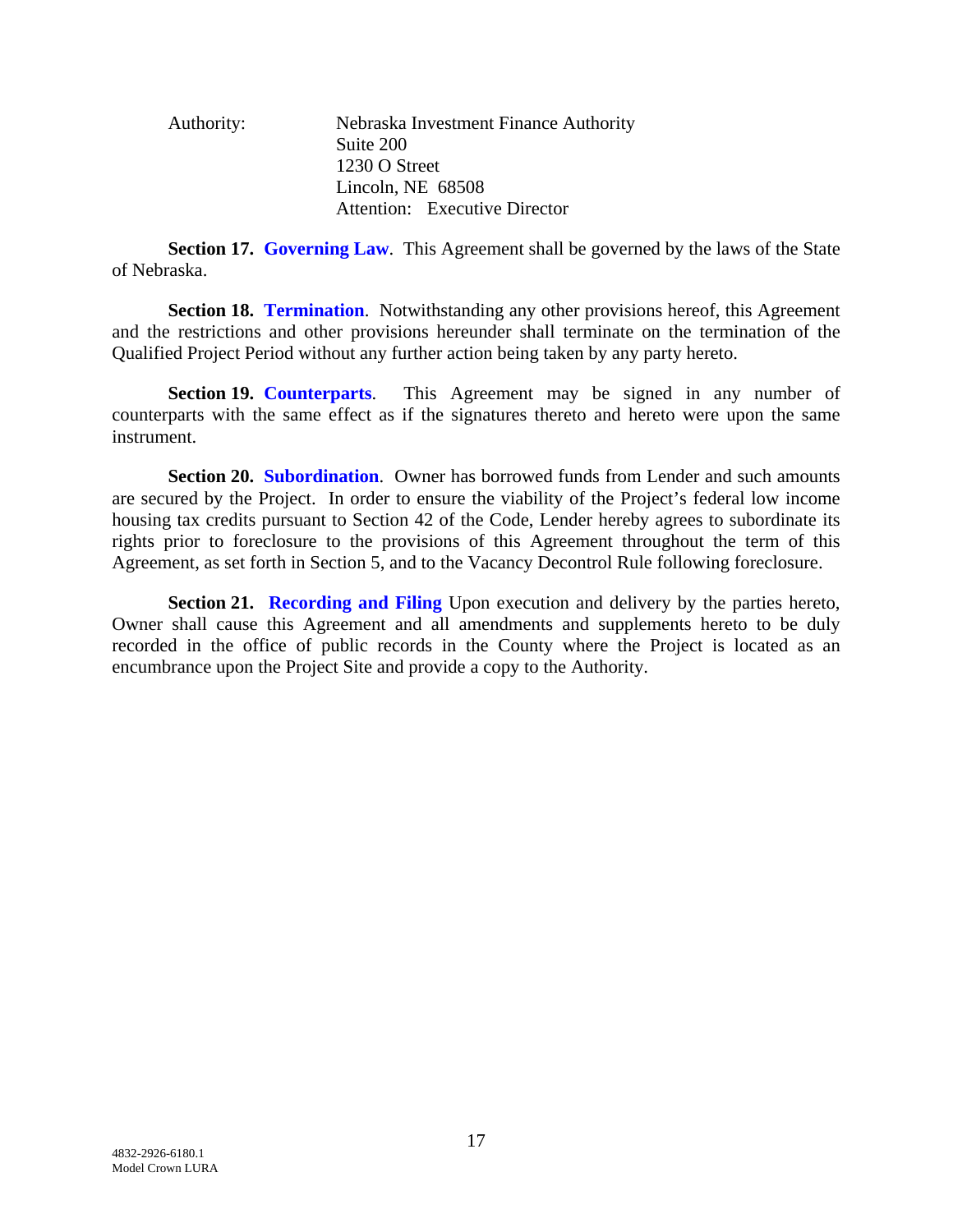IN WITNESS WHEREOF, the parties have caused this Agreement to be signed and by their respective duly authorized representatives as of the day and year first written above.

OWNER:

**[NAME]**

By **[NAME]** 

| <b>Employer Identification</b> |  |
|--------------------------------|--|
| Number (EIN):                  |  |

| ______ |
|--------|

#### AUTHORITY:

NEBRASKA INVESTMENT FINANCE **AUTHORITY** Employer Identification Number (EIN): 47-0613449

By

Authorized Officer

Agreed to and Acknowledged by:

LENDER[S]

| $B^{\prime}$    |  |  |  |
|-----------------|--|--|--|
| $T_{\rm it}$ le |  |  |  |

| ມ |  |  |
|---|--|--|
| п |  |  |

| ്                    |  |  |
|----------------------|--|--|
| m.<br>11 I A<br>---- |  |  |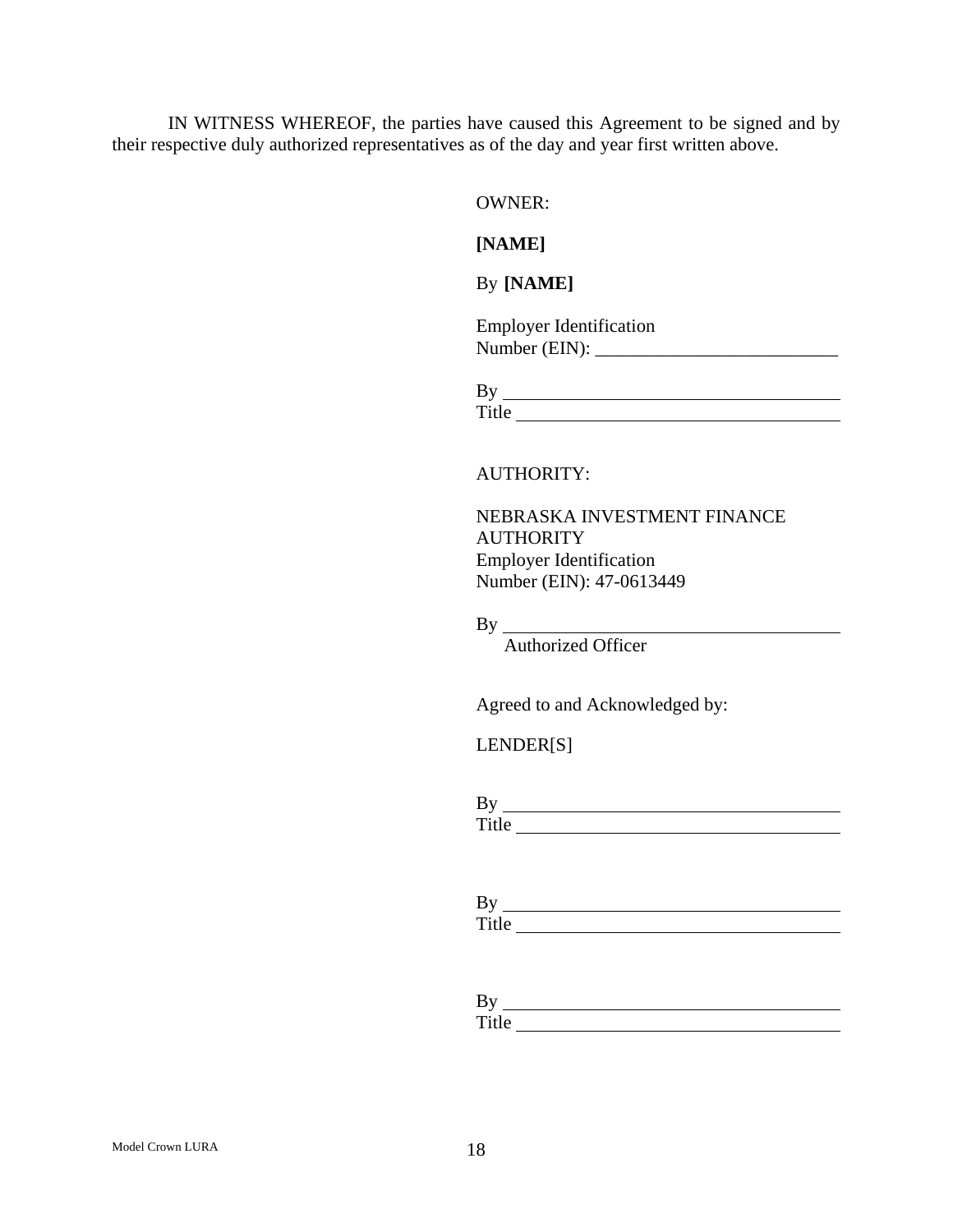#### STATE OF NEBRASKA ) ) ss. COUNTY OF  $\qquad \qquad$  )

The foregoing instrument was acknowledged before me this  $\rule{1em}{0.15mm}$  day of  $\rule{1.15mm}{0.15mm}$ 20\_\_ by \_\_\_\_\_\_\_\_ of , as the **[managing member/general partner]** of and for and on behalf of the Owner.

Notary Public

My commission expires:

STATE OF NEBRASKA ) ) ss. COUNTY OF  $\qquad \qquad$  )

The foregoing instrument was acknowledged before me this  $\_\_\_day$  of  $\_\_\_\_\_$ , 20\_\_ by \_\_\_\_\_\_\_\_\_\_\_\_\_\_\_\_\_\_\_\_\_\_\_\_\_\_\_, an Authorized Officer of the Nebraska Investment Finance Authority.

Notary Public

My commission expires: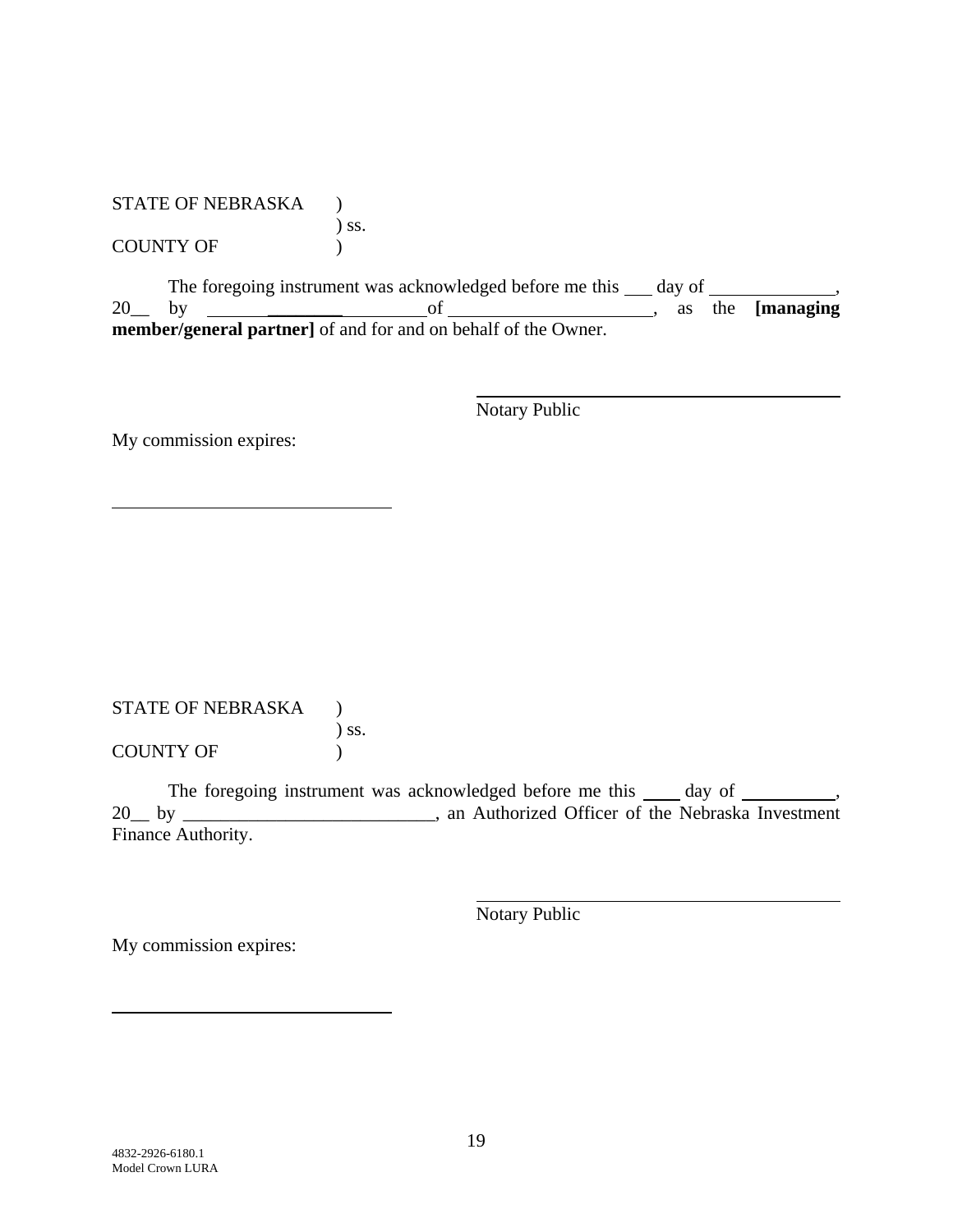## STATE OF NEBRASKA  $)$ ) ss.

COUNTY OF  $(1, 1)$ 

The foregoing instrument was acknowledged before me this \_\_\_\_day of  $\overline{20}$ ,  $\overline{20}$  by \_\_\_\_\_\_\_\_\_\_\_\_\_\_\_\_\_\_\_\_\_\_\_\_\_\_\_\_\_\_\_, for and on behalf of the Lender.

Notary Public

My commission expires: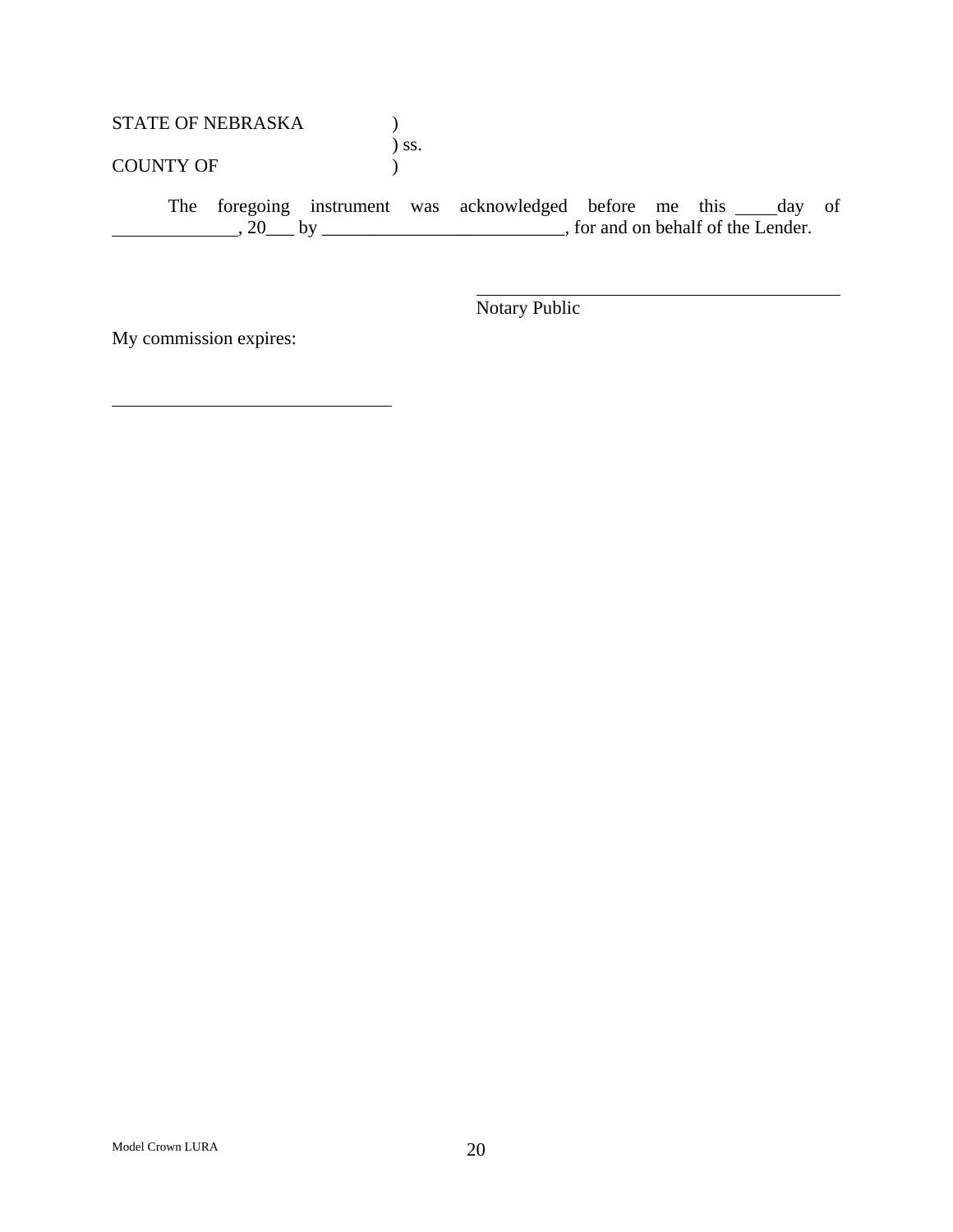## **EXHIBIT A**

## **DESCRIPTION OF PROJECT SITE**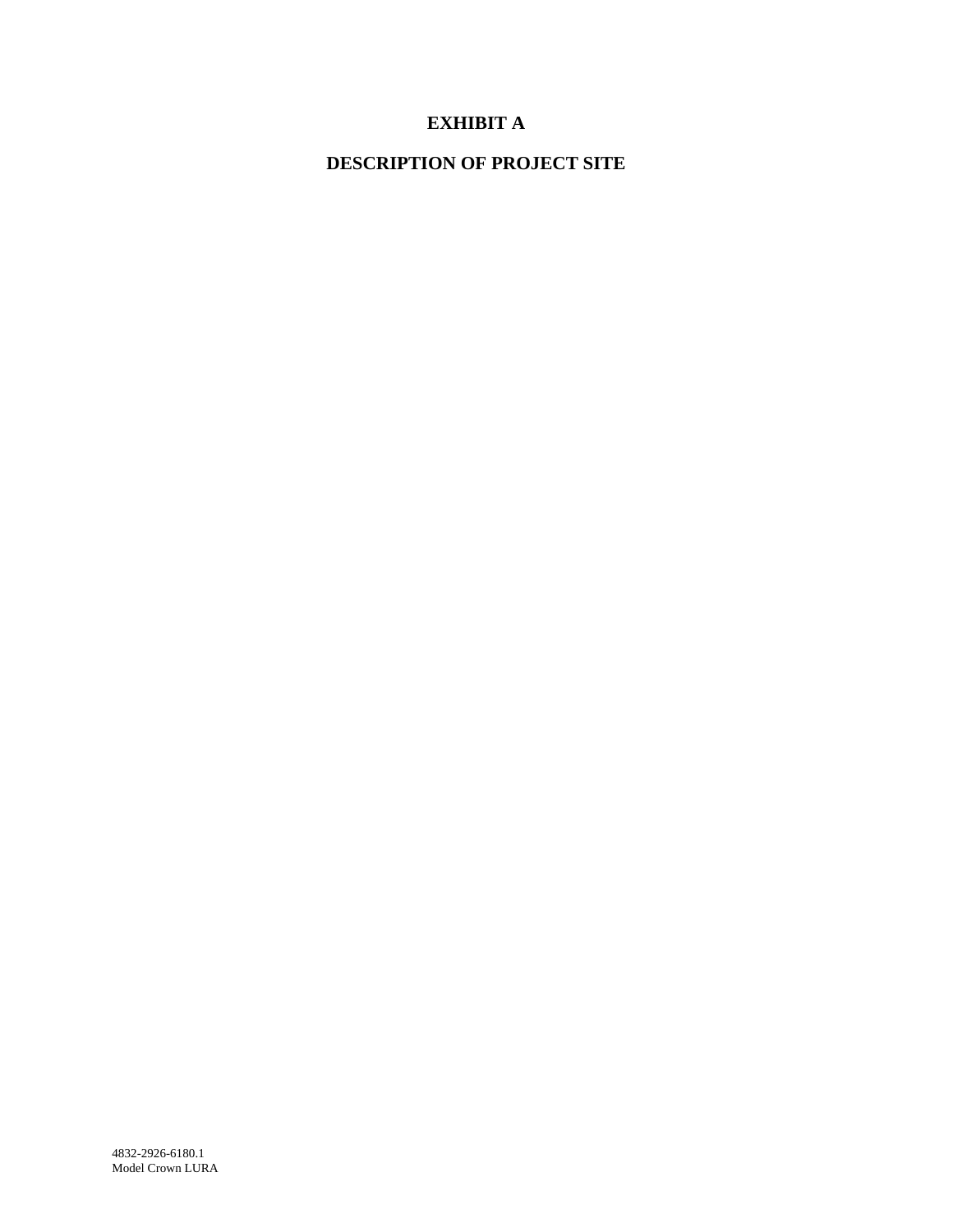## **EXHIBIT B**

## **QUALIFIED TENANT FORMS**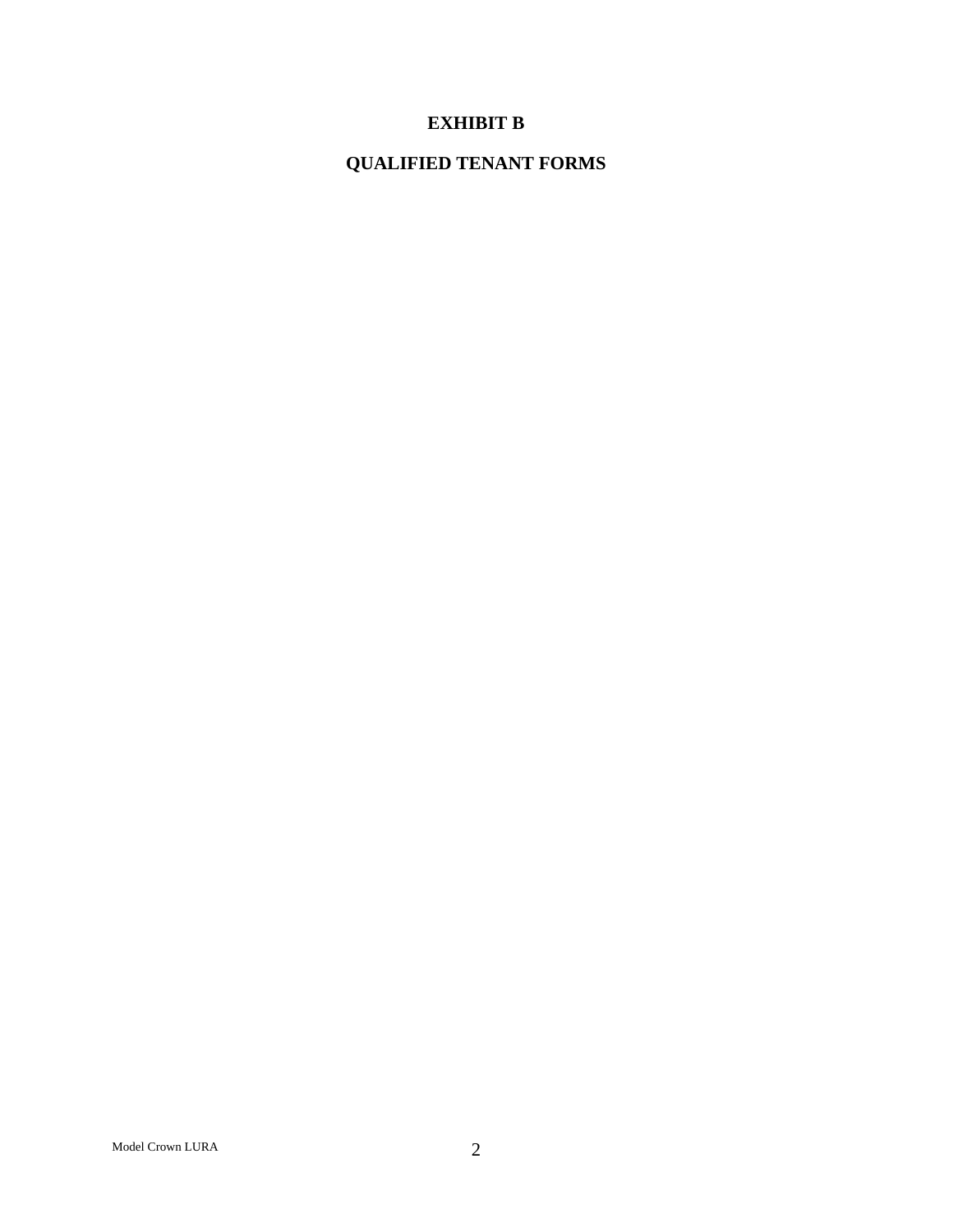## **EXHIBIT C**

## **CERTIFICATION FOR CONTINUING PROGRAM COMPLIANCE**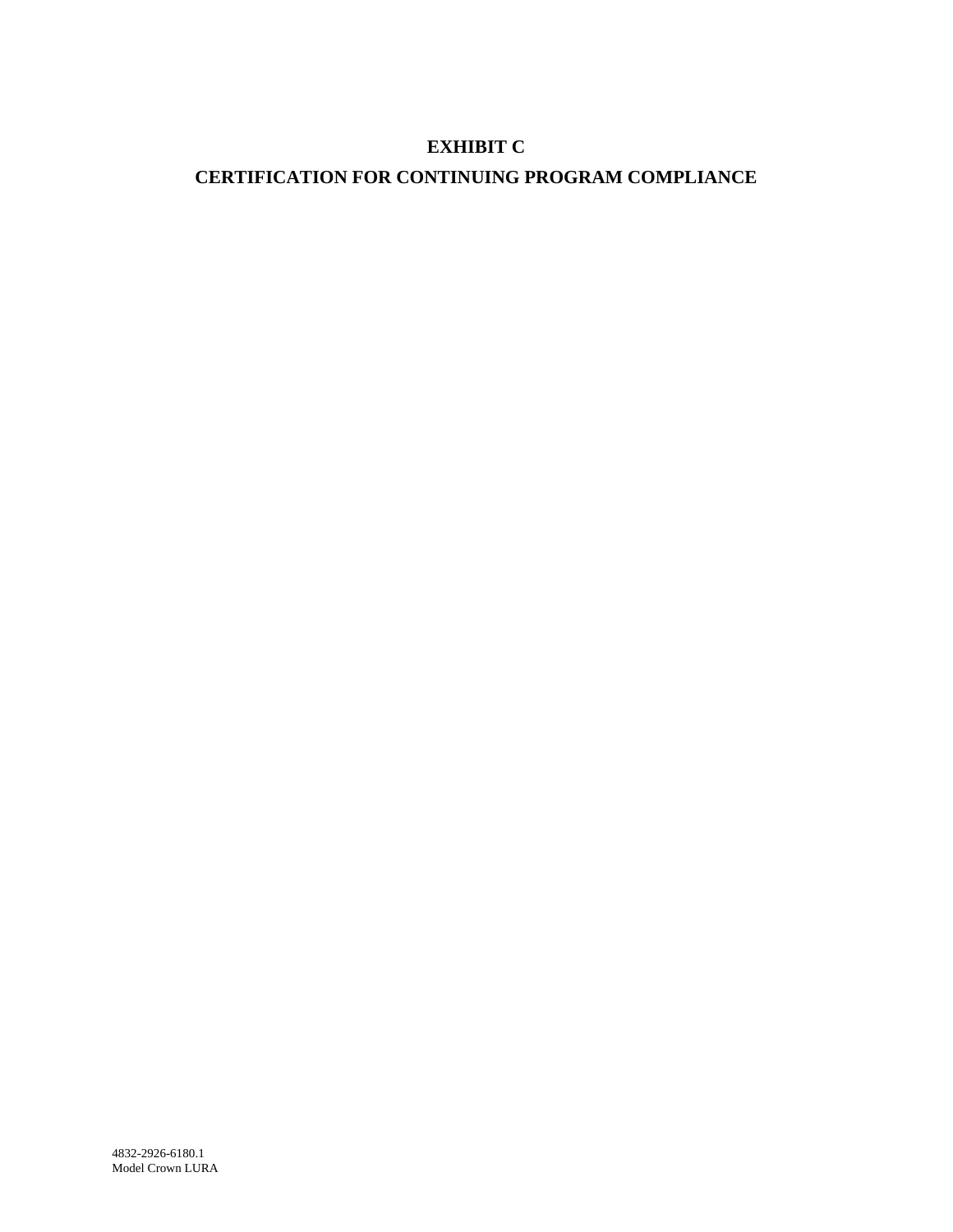## **EXHIBIT D**

## **ANNUAL TAX CREDIT SUMMARY REPORT**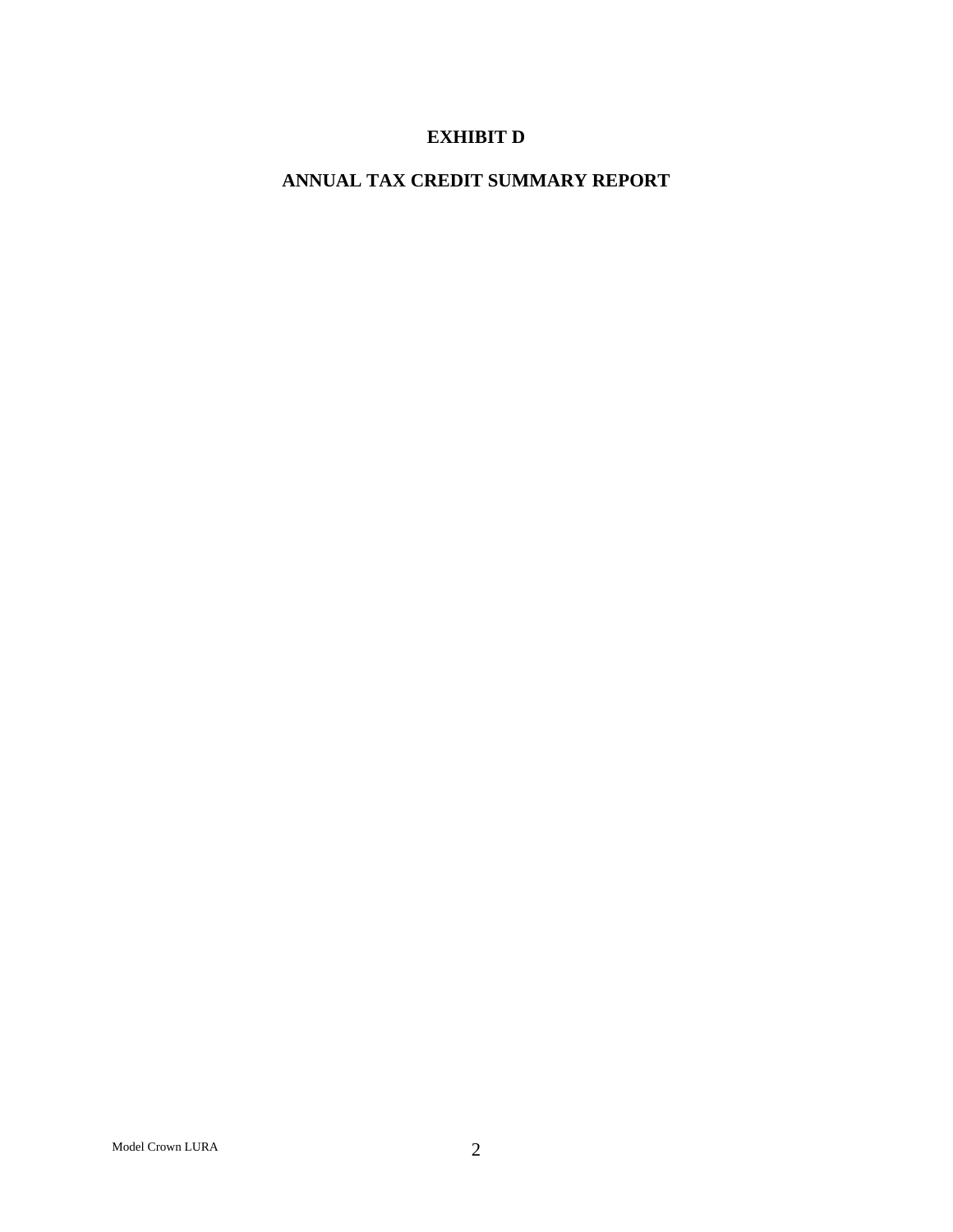## **EXHIBIT E**

## **CROWN ROGRAM COMPLIANCE LETTER**

## **CROWN Program Compliance Letter**

| <b>Owner Name:</b>             | (the "Owner")       |
|--------------------------------|---------------------|
| <b>Development Name:</b>       | (the "Development") |
| <b>NIFA LIHTC Project No.:</b> |                     |

### **Section 1: Description of CROWN Set-Aside**

- 1. A long-term CROWN development, as defined by NIFA, is a lease to own home pursuant to a plan and with documents approved in advance by NIFA that will be sold to a qualified tenant at the end of the 15 – year compliance period.
- 2. Current CROWN developments require \$50 per month to be set aside for each tenant. This set-aside will be used by the tenant to assist in the purchase of a home at a future date. Based on units, each tenant would accumulate \$ over the Development's 15-year compliance period for each Home, or \$ \_\_ for the total Homes constructed by the Owner**.**

### **Section 2: Development Specific CROWN Requirements.**

- 1. The Owner has constructed (list the number of homes) units (the "Home(s)"), and at the end of the Development's 15-year compliance period will make these Homes available for sale to qualified tenants.
- 2. The cost per Home is \$\_\_\_\_\_\_\_\_\_\_\_\_\_\_ (average cost, based on Final Cost Certification Documentation submitted to NIFA on  $\qquad \qquad$ , 20  $\qquad$ ).
- 3. The Homes will be sold for a price determined under Section 42(i)(7) of the Internal Revenue Code of 1986, as amended. The minimum purchase price under this subparagraph is an amount equal to the sum of:
	- a. the principal amount of outstanding indebtedness secured by each Home (other than indebtedness incurred within the 5-year period ending on the date of the sale to the tenants), plus
	- b. all Federal, State, and local taxes attributable to such sale.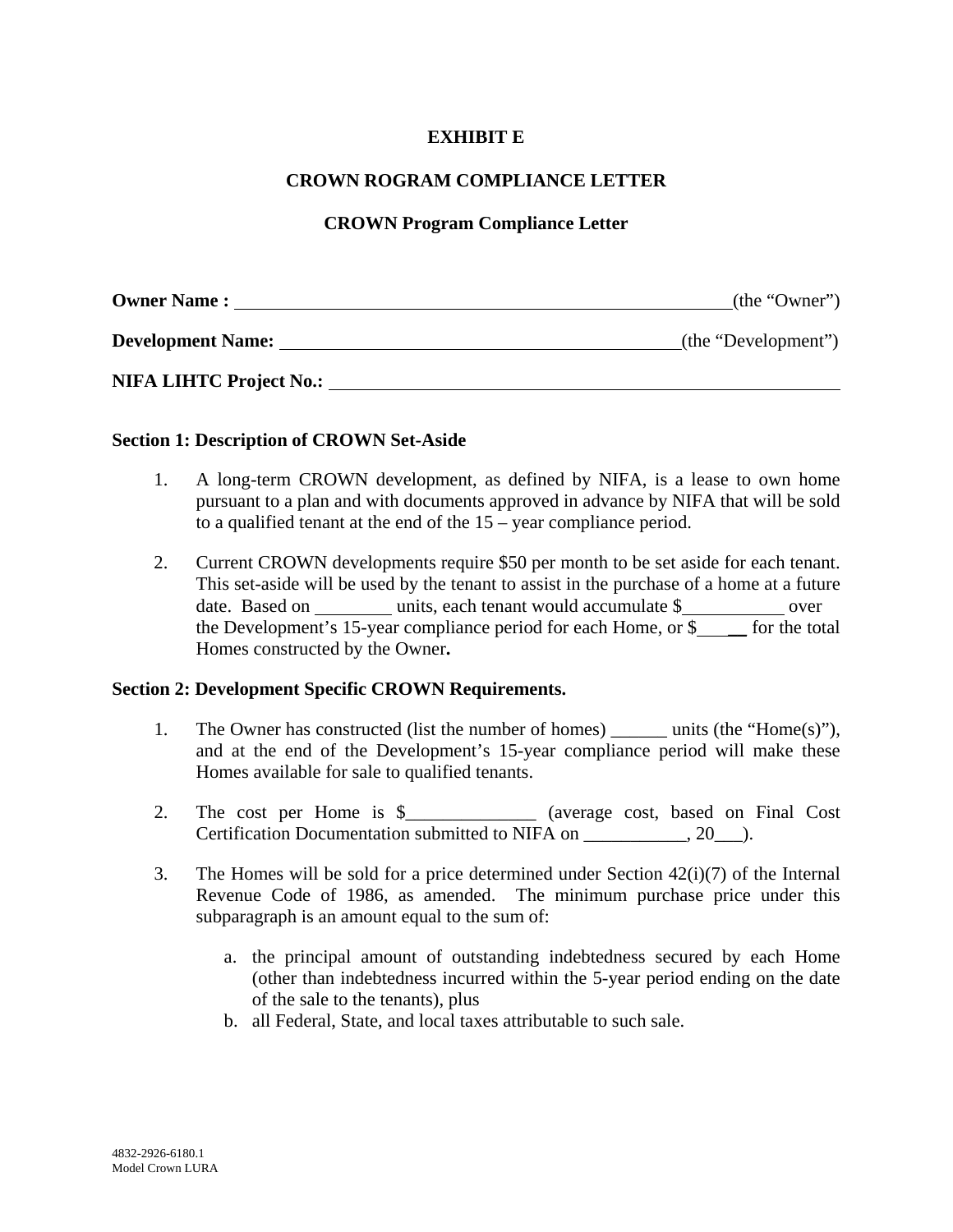- 4. It is the intent of the Owner to establish a "Rent to Own" program under which a qualified tenant can purchase a Home at the end of the Development's 15-year compliance period. The Owner will establish a separate tenant escrow account for each tenant. The tenant escrow account shall be interest bearing and will be utilized as discussed in Section 1.2 above. The specific utilization of these monies will be for down-payment, closing cost assistance, and any physical upgrades as set forth in Section 6 which may be required on a replacement basis.
- 5. The Owner will provide NIFA copies of all bank statements related to the tenant escrow accounts described above, as requested throughout the term of the Development's 15-year compliance period.
- 6. The Owner will, on an as needed basis, renovate the Home prior to the sale to a tenant. These renovations will include:
	- a. Repair or replacement of the roof.
	- b. Replacement of all appliances.
	- c. Replacement of all floor coverings (vinyl and carpet).
	- d. Complete repainting of all interior rooms.
	- e. Replacement of garage door.
- 7. The estimated costs for renovation are estimated at \$\_\_\_\_\_\_\_\_\_\_\_\_\_\_\_\_ per Home. Funding for this renovation will be funded from three sources.
	- a. Any remaining replacement reserves.
	- b. Operating reserve.
	- c. Any needed short term financing until the home is sold.
- 8. The replacement reserve will be established by the Owner, and will be used to repair or replacement items as set forth in Section 6. During the Development's 15-year compliance period, \$\_\_\_\_\_\_\_\_\_\_\_\_\_\_ will be set-aside for the replacement reserve  $(\$  per year).
- 9. The operating reserve will be established by the Owner, and will be used to fund any operating and/or debt-service shortfalls during the Development's 15-year compliance period. The amount of the required operating reserve for this Development totals \$\_\_\_\_\_\_\_\_\_\_\_\_\_\_. This amount was taken from the Final Cost Certification Documentation submitted to NIFA on \_\_\_\_\_\_\_\_\_\_\_\_\_\_, 20\_\_\_.

**Signed: \_\_\_\_\_\_\_\_\_\_\_\_\_\_\_\_\_\_\_\_\_\_\_\_\_\_** 

**Title:\_\_\_\_\_\_\_\_\_\_\_\_\_\_\_\_\_\_\_\_\_\_\_\_\_** 

**Date:\_\_\_\_\_\_\_\_\_\_\_\_\_\_\_\_\_**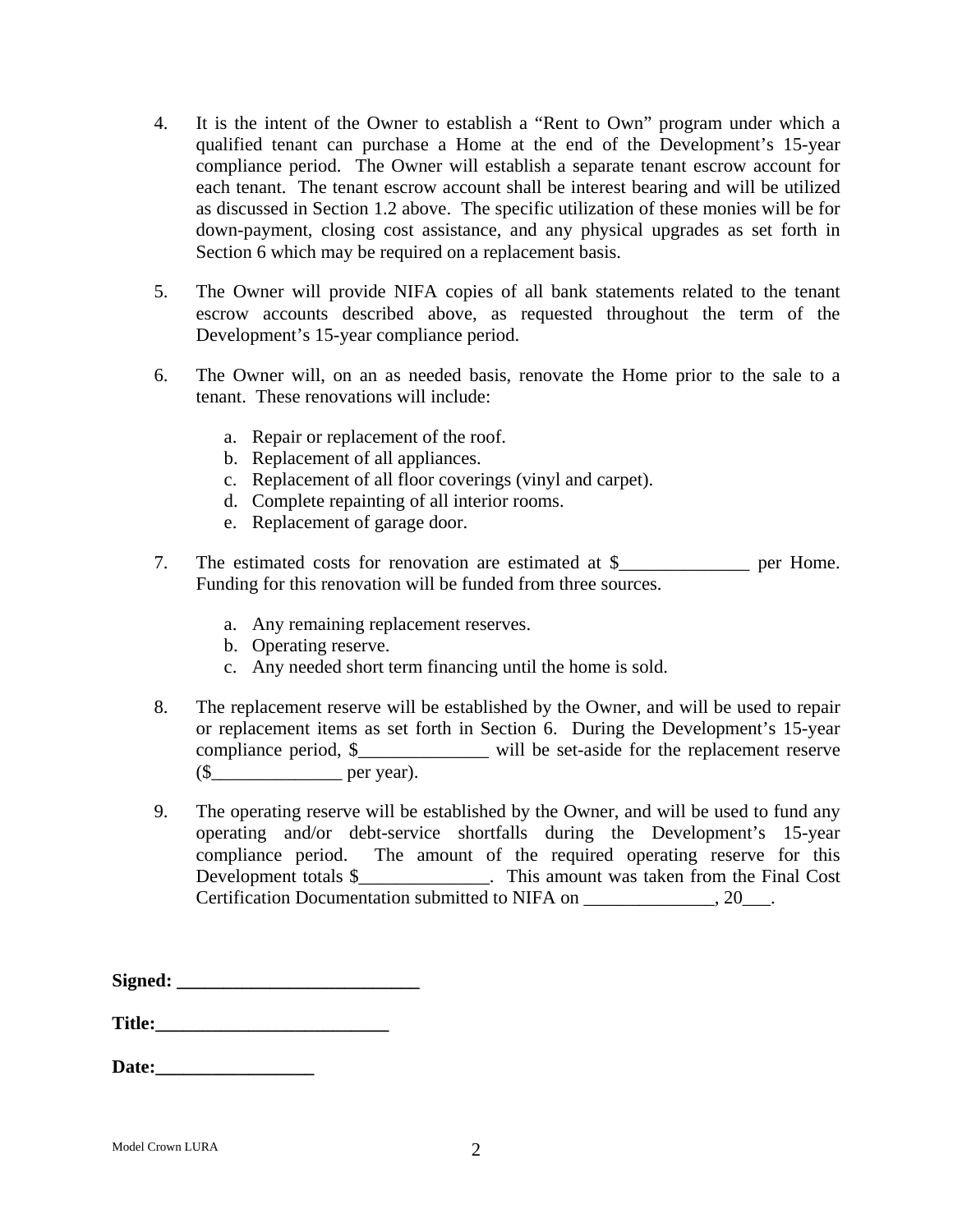## **TABLE OF CONTENTS**

## **Page**

| Section 1.       |                                                                      |  |
|------------------|----------------------------------------------------------------------|--|
| Section 2.       |                                                                      |  |
| Section 3.       |                                                                      |  |
| Section 4.       |                                                                      |  |
| Section 5.       |                                                                      |  |
| Section 6.       |                                                                      |  |
| Section 7.       | Sale of Project Units Upon Expiration of Qualified Project Period 11 |  |
| Section 8.       |                                                                      |  |
| Section 9.       |                                                                      |  |
| Section 10.      |                                                                      |  |
| Section 11.      |                                                                      |  |
| Section 12.      |                                                                      |  |
| Section 13.      |                                                                      |  |
| Section 14.      |                                                                      |  |
| Section 15.      |                                                                      |  |
| Section 16.      |                                                                      |  |
| Section 17.      |                                                                      |  |
| Section 18.      |                                                                      |  |
| Section 19.      |                                                                      |  |
| Section 20.      |                                                                      |  |
| Section 21.      |                                                                      |  |
| <b>EXHIBIT A</b> | DESCRIPTION OF PROJECT SITE                                          |  |
| <b>EXHIBIT B</b> | <b>OUALIFIED TENANT FORMS</b>                                        |  |

 TENANT INCOME CERTIFICATION (With Instructions) EMPLOYMENT VERIFICATION CERTIFICATION OF ZERO INCOME MILITARY PAY VERIFICATION SOCIAL SECURITY VERIFICATION VERIFICATION OF SOCIAL SERVICES CHILD SUPPORT AND/OR ALIMONY AUTHORIZATION (Court or State Agency) CHILD SUPPORT AND/OR ALIMONY VERIFICATION (Payor) PENSION OR WORKERS COMPENSATION VERIFICATION VERIFICATION OF UNEMPLOYMENT BENEFITS